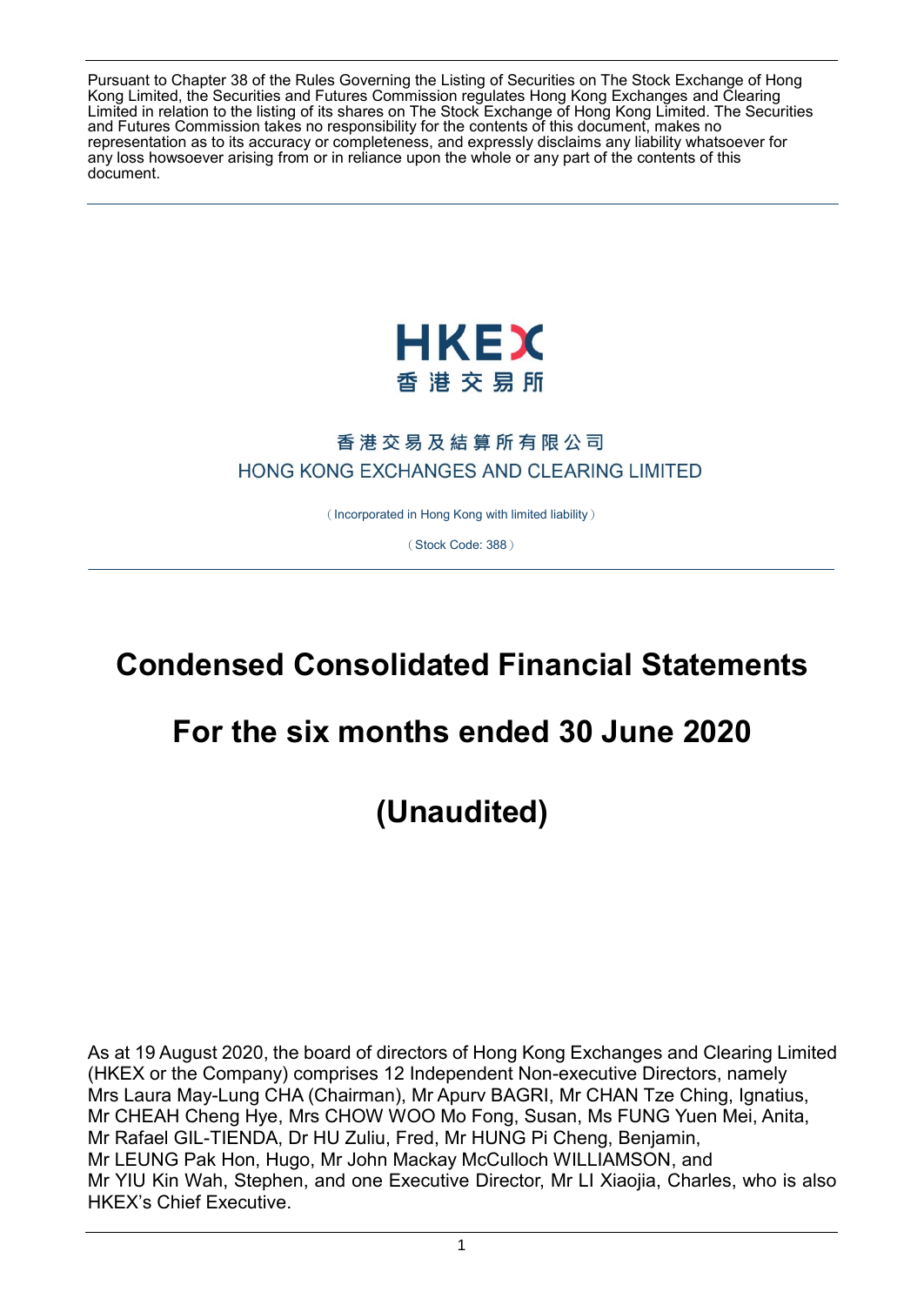## **CONDENSED CONSOLIDATED INCOME STATEMENT (UNAUDITED)**

(Financial figures are expressed in Hong Kong Dollar)

|                                                          | Note | Six months<br>ended<br>30 Jun 2020<br>\$m | Six months<br>ended<br>30 Jun 2019<br>$\mathsf{S}$ m |
|----------------------------------------------------------|------|-------------------------------------------|------------------------------------------------------|
| Trading fees and trading tariffs                         | 4    | 3,330                                     | 2,940                                                |
| Stock Exchange listing fees                              |      | 928                                       | 847                                                  |
| Clearing and settlement fees                             |      | 1,990                                     | 1,655                                                |
| Depository, custody and nominee services fees            |      | 551                                       | 575                                                  |
| Market data fees                                         |      | 472                                       | 461                                                  |
| Other revenue                                            |      | 668                                       | 577                                                  |
| <b>REVENUE</b>                                           |      | 7,939                                     | 7,055                                                |
| Investment income                                        |      | 1,167                                     | 2,142                                                |
| Interest rebates to Participants                         |      | (329)                                     | (623)                                                |
| Net investment income                                    | 5    | 838                                       | 1,519                                                |
| Sundry income                                            |      | 5                                         | 4                                                    |
| <b>REVENUE AND OTHER INCOME</b>                          |      | 8,782                                     | 8,578                                                |
| <b>OPERATING EXPENSES</b>                                |      |                                           |                                                      |
| Staff costs and related expenses                         | 6    | (1, 398)                                  | (1,328)                                              |
| Information technology and computer maintenance expenses |      | (315)                                     | (278)                                                |
| Premises expenses                                        |      | (59)                                      | (64)                                                 |
| Product marketing and promotion expenses                 |      | (17)                                      | (29)                                                 |
| Professional fees                                        |      | (66)                                      | (37)                                                 |
| Other operating expenses                                 |      | (221)                                     | (217)                                                |
|                                                          |      | (2,076)                                   | (1,953)                                              |
| <b>EBITDA*</b>                                           |      | 6,706                                     | 6,625                                                |
| Depreciation and amortisation                            |      | (545)                                     | (495)                                                |
| <b>OPERATING PROFIT</b>                                  |      | 6,161                                     | 6,130                                                |
| Finance costs                                            | 7    | (96)                                      | (86)                                                 |
| Share of profits less losses of joint ventures           |      | 39                                        | 6                                                    |
| PROFIT BEFORE TAXATION                                   |      | 6,104                                     | 6,050                                                |
| <b>TAXATION</b>                                          | 8    | (870)                                     | (847)                                                |
| PROFIT FOR THE PERIOD                                    |      | 5,234                                     | 5,203                                                |
| PROFIT/(LOSS) ATTRIBUTABLE TO:                           |      |                                           |                                                      |
| - Shareholders of HKEX                                   |      | 5,233                                     | 5,205                                                |
| - Non-controlling interests                              |      | 1                                         | (2)                                                  |
| PROFIT FOR THE PERIOD                                    |      | 5,234                                     | 5,203                                                |
| Basic earnings per share                                 | 9(a) | \$4.15                                    | \$4.16                                               |
| Diluted earnings per share                               | 9(b) | \$4.14                                    | \$4.15                                               |

**\*** EBITDA represents earnings before interest expenses and other finance costs, taxation, depreciation and amortisation. It excludes the Group's share of results of the joint ventures.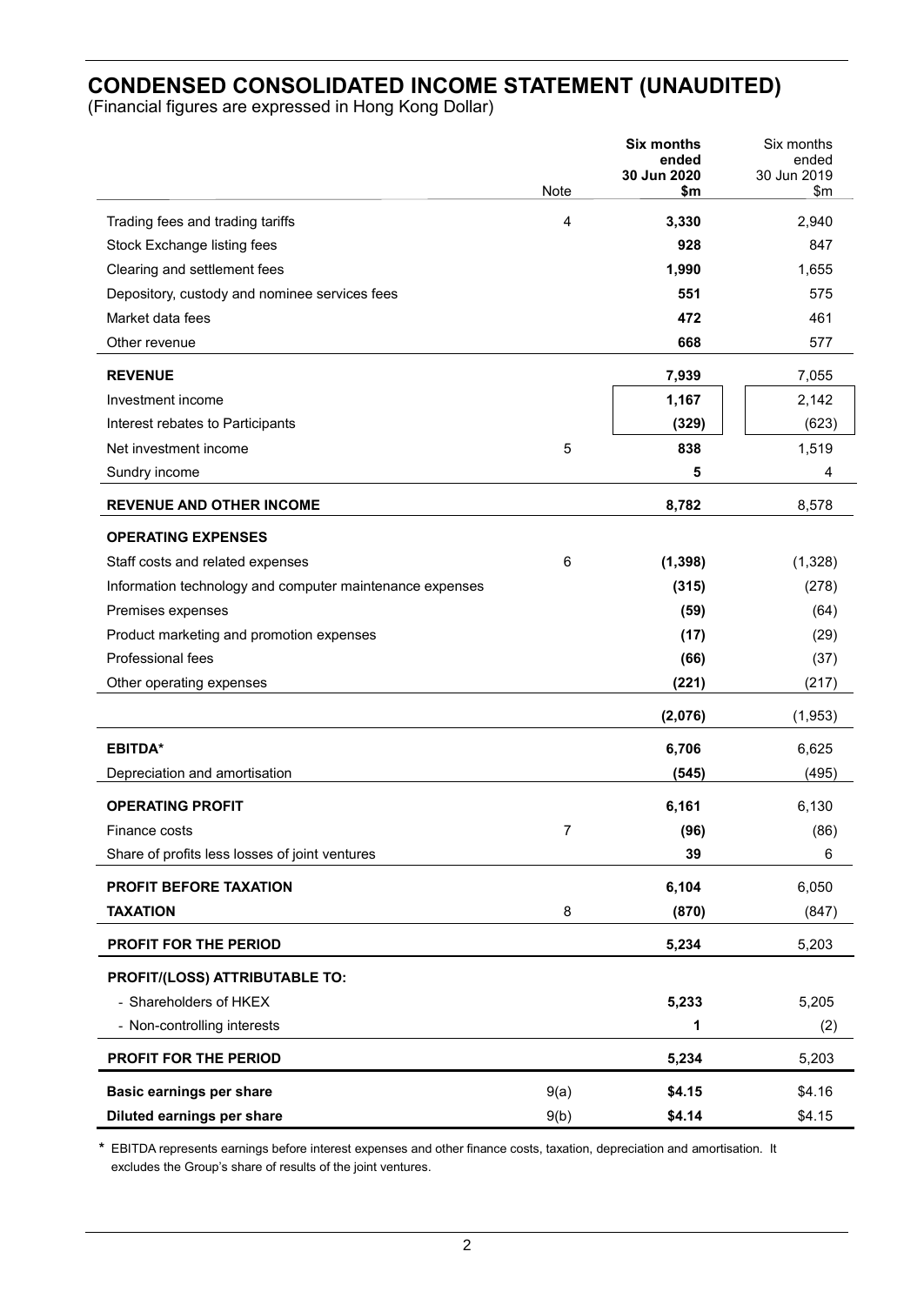## **CONDENSED CONSOLIDATED STATEMENT OF COMPREHENSIVE INCOME (UNAUDITED)**

|                                                                   | <b>Six months</b><br>ended<br>30 Jun 2020<br>\$m | Six months<br>ended<br>30 Jun 2019<br>\$m |
|-------------------------------------------------------------------|--------------------------------------------------|-------------------------------------------|
| <b>PROFIT FOR THE PERIOD</b><br><b>OTHER COMPREHENSIVE INCOME</b> | 5,234                                            | 5,203                                     |
| Items that may be reclassified subsequently to profit or loss:    |                                                  |                                           |
| Currency translation differences of foreign subsidiaries          | (92)                                             | (35)                                      |
| Cash flow hedges                                                  | (7)                                              | (2)                                       |
| Changes in fair value of financial assets measured at             |                                                  |                                           |
| fair value through other comprehensive income                     | 7                                                | 3                                         |
| <b>OTHER COMPREHENSIVE INCOME</b>                                 | (92)                                             | (34)                                      |
| <b>TOTAL COMPREHENSIVE INCOME</b>                                 | 5,142                                            | 5,169                                     |
| <b>TOTAL COMPREHENSIVE INCOME ATTRIBUTABLE TO:</b>                |                                                  |                                           |
| - Shareholders of HKEX                                            | 5,144                                            | 5,168                                     |
| - Non-controlling interests                                       | (2)                                              | 1                                         |
| <b>TOTAL COMPREHENSIVE INCOME</b>                                 | 5,142                                            | 5,169                                     |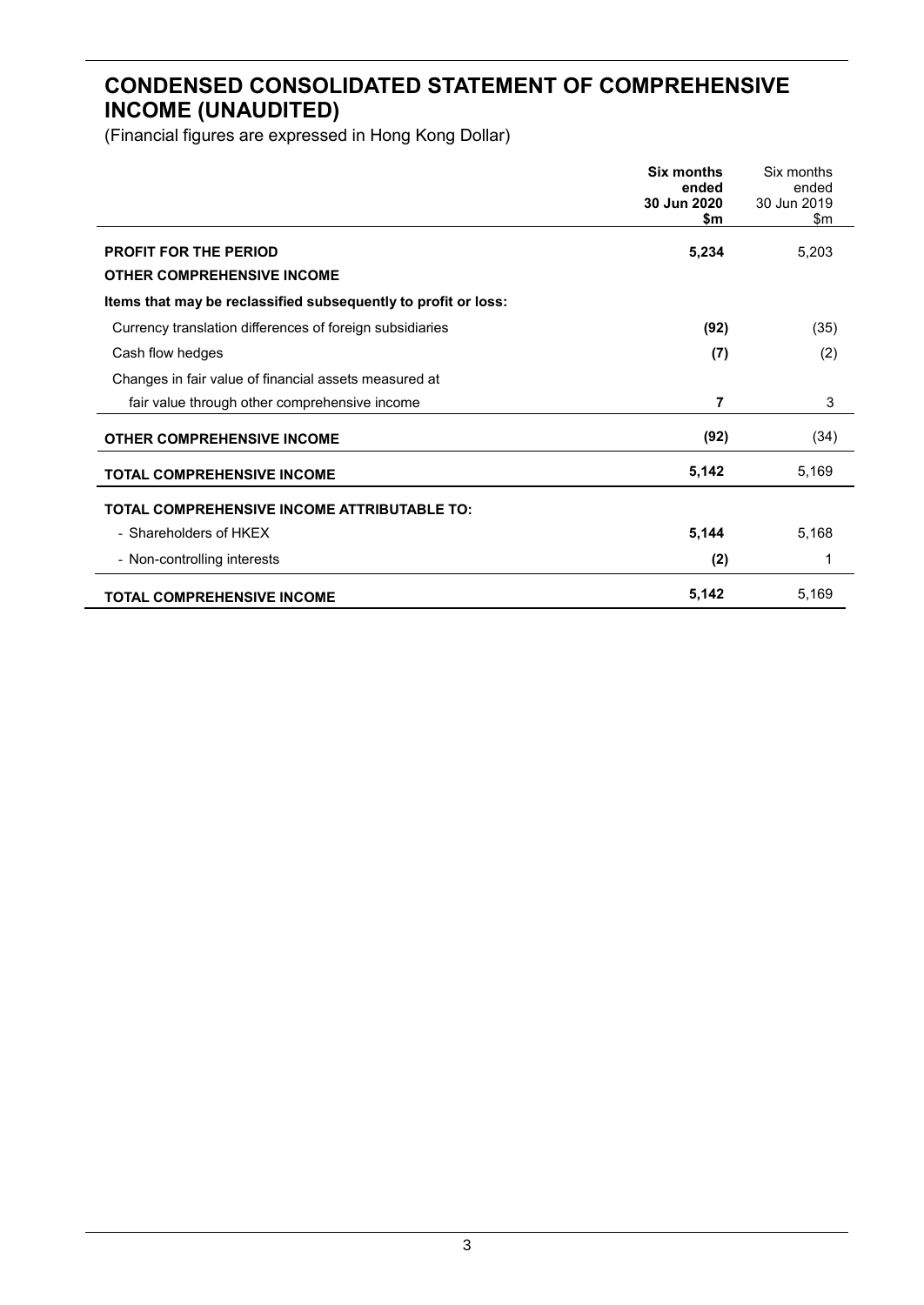## **CONDENSED CONSOLIDATED STATEMENT OF FINANCIAL POSITION (UNAUDITED)**

|                                                                               |      | At 30 Jun 2020 |                    |                     |                          | At 31 Dec 2019           |         |
|-------------------------------------------------------------------------------|------|----------------|--------------------|---------------------|--------------------------|--------------------------|---------|
|                                                                               | Note | Current<br>\$m | Non-current<br>\$m | <b>Total</b><br>\$m | Current<br>\$m           | Non-current<br>\$m       | Total   |
| <b>ASSETS</b>                                                                 |      |                |                    |                     |                          |                          | \$m     |
| Cash and cash equivalents                                                     | 11   | 129,563        |                    | 129,563             | 128,152                  |                          | 128,152 |
| Financial assets measured at fair value                                       |      |                |                    |                     |                          |                          |         |
| through profit or loss                                                        | 11   | 67,085         | 705                | 67,790              | 56,729                   | 672                      | 57,401  |
| Financial assets measured at fair value<br>through other comprehensive income | 11   | 5,046          | $\blacksquare$     | 5,046               | 4,569                    | $\overline{\phantom{a}}$ | 4,569   |
| Financial assets measured at amortised cost                                   | 11   | 57,380         | 828                | 58,208              | 39,954                   | 718                      | 40,672  |
| Accounts receivable, prepayments and deposits                                 | 12   | 20,801         | 21                 | 20,822              | 25,791                   | 21                       | 25,812  |
| Interests in joint ventures                                                   |      |                | 134                | 134                 | $\overline{a}$           | 95                       | 95      |
| Goodwill and other intangible assets                                          |      |                | 18,472             | 18,472              | ٠                        | 18,378                   | 18,378  |
| <b>Fixed assets</b>                                                           |      |                | 1,527              | 1,527               |                          | 1,589                    | 1,589   |
| Right-of-use assets                                                           |      |                | 2,325              | 2,325               |                          | 2,366                    | 2,366   |
| Deferred tax assets                                                           |      |                | 25                 | 25                  |                          | 17                       | 17      |
| <b>Total assets</b>                                                           |      | 279,875        | 24,037             | 303,912             | 255,195                  | 23,856                   | 279,051 |
| <b>LIABILITIES AND EQUITY</b>                                                 |      |                |                    |                     |                          |                          |         |
| Liabilities                                                                   |      |                |                    |                     |                          |                          |         |
| Financial liabilities at fair value through profit or loss                    | 13   | 60,914         |                    | 60,914              | 48,008                   |                          | 48,008  |
| Margin deposits, Mainland security and                                        |      |                |                    |                     |                          |                          |         |
| settlement deposits, and cash collateral from<br><b>Clearing Participants</b> | 14   | 159,558        |                    | 159,558             | 142,536                  |                          | 142,536 |
| Accounts payable, accruals and other liabilities                              | 15   | 14,063         |                    | 14,063              | 22,447                   | $\overline{\phantom{a}}$ | 22,447  |
| Deferred revenue                                                              |      | 667            | 373                | 1,040               | 1,033                    | 403                      | 1,436   |
|                                                                               |      | 821            |                    | 821                 | 1,760                    |                          | 1,760   |
| Taxation payable<br>Other financial liabilities                               |      | 46             |                    | 46                  | 59                       |                          | 59      |
|                                                                               | 16   |                | ä,                 |                     |                          |                          |         |
| Participants' contributions to Clearing House Funds                           |      | 16,076         |                    | 16,076              | 14,394                   | $\blacksquare$           | 14,394  |
| Lease liabilities                                                             | 17   | 290            | 2,174              | 2,464               | 272                      | 2,234                    | 2,506   |
| <b>Borrowings</b>                                                             |      | 340            | 81                 | 421                 | 338                      | 80                       | 418     |
| Provisions                                                                    |      | 114            | 105                | 219                 | 90                       | 104                      | 194     |
| Deferred tax liabilities                                                      |      |                | 836                | 836                 | $\overline{\phantom{a}}$ | 792                      | 792     |
| <b>Total liabilities</b>                                                      |      | 252,889        | 3,569              | 256,458             | 230,937                  | 3,613                    | 234,550 |
| <b>Equity</b>                                                                 |      |                |                    |                     |                          |                          |         |
| Share capital                                                                 | 18   |                |                    | 31,887              |                          |                          | 30,449  |
| Shares held for Share Award Scheme                                            | 18   |                |                    | (766)               |                          |                          | (770)   |
| Employee share-based compensation reserve                                     | 19   |                |                    | 369                 |                          |                          | 250     |
| Hedging and revaluation reserves                                              |      |                |                    | 3                   |                          |                          | 3       |
| Exchange reserve                                                              |      |                |                    | (270)               |                          |                          | (181)   |
| Designated reserves                                                           | 20   |                |                    | 625                 |                          |                          | 587     |
| Reserve relating to written put options to non-<br>controlling interests      |      |                |                    | (369)               |                          |                          | (369)   |
| Retained earnings                                                             |      |                |                    | 15,649              |                          |                          | 14,204  |
| Equity attributable to shareholders of HKEX                                   |      |                |                    | 47,128              |                          |                          | 44,173  |
| Non-controlling interests                                                     |      |                |                    | 326                 |                          |                          | 328     |
| <b>Total equity</b>                                                           |      |                |                    | 47,454              |                          |                          | 44,501  |
| <b>Total liabilities and equity</b>                                           |      |                |                    | 303,912             |                          |                          | 279,051 |
| <b>Net current assets</b>                                                     |      |                |                    | 26,986              |                          |                          | 24,258  |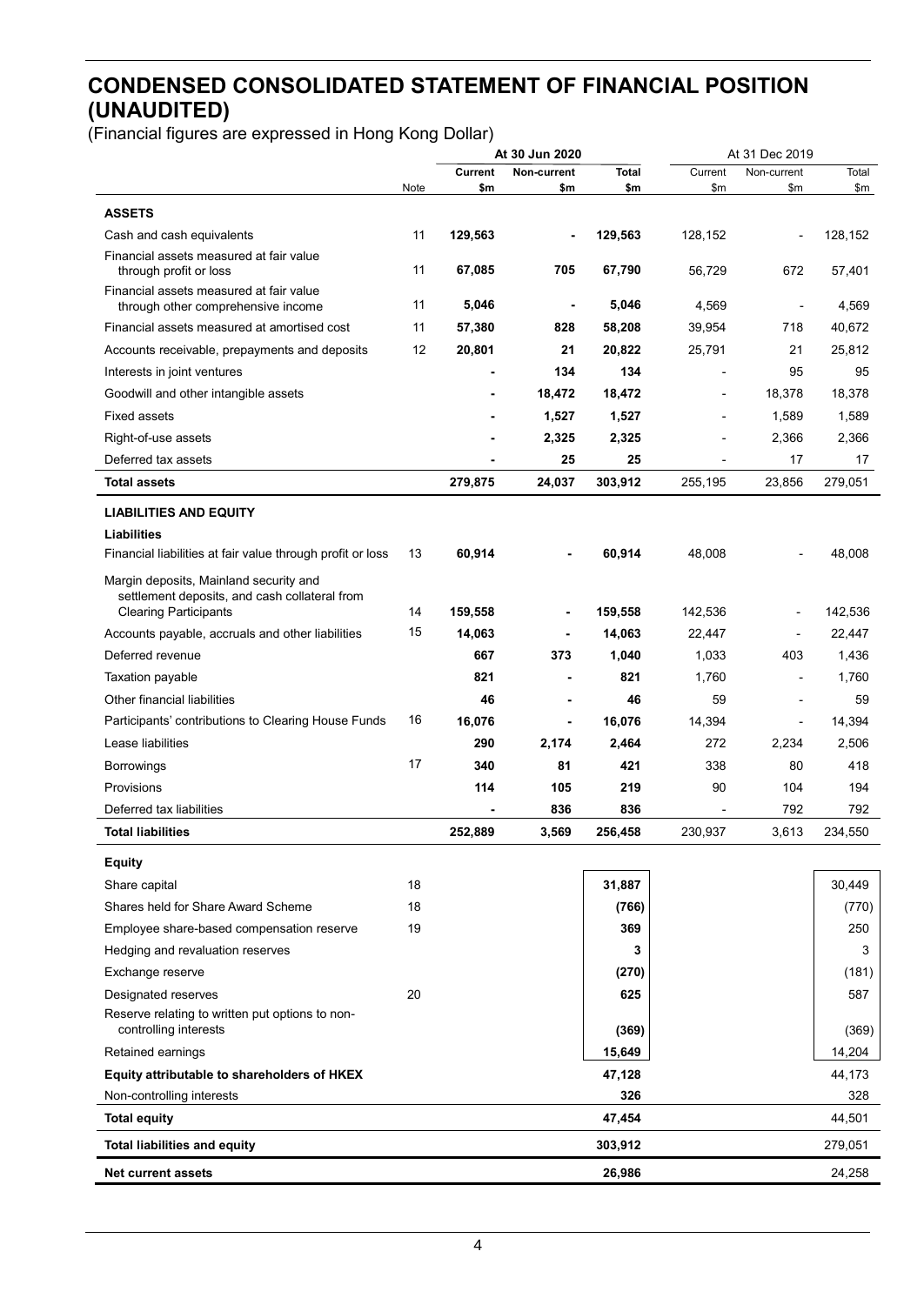## **CONDENSED CONSOLIDATED STATEMENT OF CHANGES IN EQUITY (UNAUDITED)**

|                                                                                 | Attributable to shareholders of HKEX                                                     |                                                                               |                                                  |                            |                                            |                                                                                                |                                    |                     |                                         |                        |
|---------------------------------------------------------------------------------|------------------------------------------------------------------------------------------|-------------------------------------------------------------------------------|--------------------------------------------------|----------------------------|--------------------------------------------|------------------------------------------------------------------------------------------------|------------------------------------|---------------------|-----------------------------------------|------------------------|
|                                                                                 | Share capital<br>and shares held<br>for Share Award<br><b>Scheme</b><br>(note 18)<br>\$m | <b>Employee</b><br>share-based<br>compensation<br>reserve<br>(note 19)<br>\$m | Hedging<br>and<br>revaluation<br>reserves<br>\$m | Exchange<br>reserve<br>\$m | Designated<br>reserves<br>(note 20)<br>\$m | <b>Reserve</b><br>relating to written<br>put options to<br>non-controlling<br>interests<br>\$m | <b>Retained</b><br>earnings<br>\$m | <b>Total</b><br>\$m | Non-<br>controlling<br>interests<br>\$m | Total<br>equity<br>\$m |
| At 1 Jan 2020                                                                   | 29,679                                                                                   | 250                                                                           | 3                                                | (181)                      | 587                                        | (369)                                                                                          | 14,204                             | 44,173              | 328                                     | 44,501                 |
| Profit for the period                                                           |                                                                                          |                                                                               | $\blacksquare$                                   |                            |                                            | ۰                                                                                              | 5,233                              | 5,233               |                                         | 5,234                  |
| Other comprehensive income                                                      |                                                                                          | $\blacksquare$                                                                | $\blacksquare$                                   | (89)                       |                                            |                                                                                                |                                    | (89)                | (3)                                     | (92)                   |
| Total comprehensive income                                                      |                                                                                          |                                                                               |                                                  | (89)                       |                                            |                                                                                                | 5,233                              | 5,144               | (2)                                     | 5,142                  |
| Total transactions with shareholders of HKEX, recognised<br>directly in equity: |                                                                                          |                                                                               |                                                  |                            |                                            |                                                                                                |                                    |                     |                                         |                        |
| - 2019 second interim dividend at \$2.99 per share                              |                                                                                          |                                                                               |                                                  |                            |                                            | $\sim$                                                                                         | (3,761)                            | (3,761)             | $\blacksquare$                          | (3,761)                |
| - Unclaimed HKEX dividends forfeited                                            |                                                                                          |                                                                               |                                                  |                            |                                            | $\blacksquare$                                                                                 | 10                                 | 10                  | $\overline{\phantom{0}}$                | 10                     |
| - Shares issued in lieu of cash dividends                                       | 1,428                                                                                    |                                                                               |                                                  |                            |                                            |                                                                                                |                                    | 1,428               |                                         | 1,428                  |
| - Shares purchased for Share Award Scheme                                       | (3)                                                                                      |                                                                               |                                                  |                            |                                            |                                                                                                |                                    | (3)                 | $\overline{\phantom{0}}$                | (3)                    |
| - Vesting of shares of Share Award Scheme                                       | 17                                                                                       | (16)                                                                          |                                                  | $\overline{a}$             |                                            | $\blacksquare$                                                                                 | (1)                                |                     |                                         |                        |
| - Employee share-based compensation benefits                                    |                                                                                          | 135                                                                           |                                                  |                            |                                            |                                                                                                |                                    | 135                 |                                         | 135                    |
| - Tax relating to Share Award Scheme                                            |                                                                                          |                                                                               |                                                  |                            |                                            |                                                                                                | 2                                  | $\overline{2}$      |                                         | $\overline{2}$         |
| - Transfer of reserves                                                          |                                                                                          |                                                                               |                                                  | $\blacksquare$             | 38                                         |                                                                                                | (38)                               |                     |                                         |                        |
|                                                                                 | 1,442                                                                                    | 119                                                                           | $\sim$                                           | $\sim$                     | 38                                         | $\sim$                                                                                         | (3,788)                            | (2, 189)            | $\overline{\phantom{a}}$                | (2, 189)               |
| At 30 Jun 2020                                                                  | 31,121                                                                                   | 369                                                                           | 3                                                | (270)                      | 625                                        | (369)                                                                                          | 15,649                             | 47,128              | 326                                     | 47,454                 |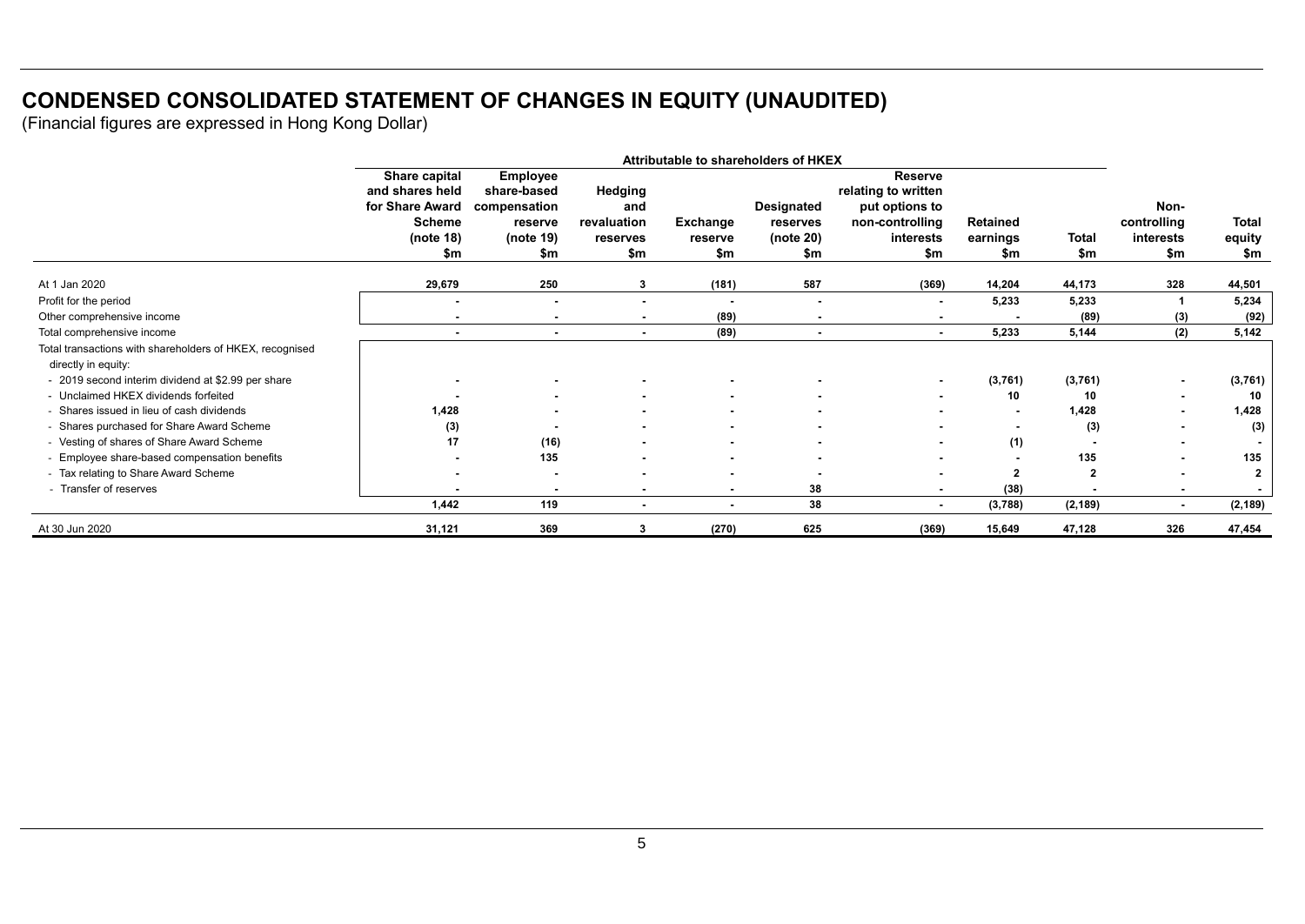## **CONDENSED CONSOLIDATED STATEMENT OF CHANGES IN EQUITY (UNAUDITED)**

|                                                                                 | Attributable to shareholders of HKEX                                   |                                                           |                                                  |                            |                               |                                                                                         |                             |                          |                                         |                        |
|---------------------------------------------------------------------------------|------------------------------------------------------------------------|-----------------------------------------------------------|--------------------------------------------------|----------------------------|-------------------------------|-----------------------------------------------------------------------------------------|-----------------------------|--------------------------|-----------------------------------------|------------------------|
|                                                                                 | Share capital<br>and shares held<br>for Share Award<br>Scheme<br>\$m\$ | Employee<br>share-based<br>compensation<br>reserve<br>\$m | Hedging<br>and<br>revaluation<br>reserves<br>\$m | Exchange<br>reserve<br>\$m | Designated<br>reserves<br>\$m | Reserve<br>relating to written<br>put options to<br>non-controlling<br>interests<br>\$m | Retained<br>earnings<br>\$m | Total<br>$\mathsf{Sm}$   | Non-<br>controlling<br>interests<br>\$m | Total<br>equity<br>\$m |
| At 1 Jan 2019                                                                   | 27,068                                                                 | 218                                                       | (6)                                              | (84)                       | 523                           | (369)                                                                                   | 13,371                      | 40,721                   | 174                                     | 40,895                 |
| Profit for the period                                                           |                                                                        | $\overline{\phantom{a}}$                                  |                                                  |                            |                               | $\overline{\phantom{a}}$                                                                | 5,205                       | 5,205                    | (2)                                     | 5,203                  |
| Other comprehensive income                                                      |                                                                        | $\overline{\phantom{a}}$                                  |                                                  | (38)                       | $\overline{\phantom{a}}$      | $\overline{\phantom{0}}$                                                                |                             | (37)                     |                                         | (34)                   |
| Total comprehensive income                                                      | $\overline{\phantom{a}}$                                               | $\overline{\phantom{a}}$                                  |                                                  | (38)                       | $\overline{\phantom{a}}$      | $\sim$                                                                                  | 5,205                       | 5,168                    |                                         | 5,169                  |
| Total transactions with shareholders of HKEX, recognised<br>directly in equity: |                                                                        |                                                           |                                                  |                            |                               |                                                                                         |                             |                          |                                         |                        |
| - 2018 second interim dividend at \$3.07 per share                              |                                                                        |                                                           |                                                  |                            |                               | $\overline{\phantom{a}}$                                                                | (3,830)                     | (3,830)                  | $\overline{\phantom{0}}$                | (3,830)                |
| - Unclaimed HKEX dividends forfeited                                            |                                                                        |                                                           |                                                  |                            |                               |                                                                                         | 8                           | 8                        | $\overline{\phantom{0}}$                | 8                      |
| - Shares issued in lieu of cash dividends                                       | 1,940                                                                  |                                                           |                                                  | $\overline{\phantom{a}}$   | $\overline{\phantom{a}}$      |                                                                                         |                             | 1,940                    | $\overline{\phantom{0}}$                | 1,940                  |
| - Shares purchased for Share Award Scheme                                       | (3)                                                                    |                                                           |                                                  |                            |                               |                                                                                         |                             | (3)                      | $\overline{\phantom{0}}$                | (3)                    |
| - Vesting of shares of Share Award Scheme                                       | 16                                                                     | (15)                                                      |                                                  |                            |                               | $\overline{\phantom{a}}$                                                                | (1)                         |                          |                                         |                        |
| - Employee share-based compensation benefits                                    |                                                                        | 115                                                       |                                                  |                            |                               |                                                                                         |                             | 115                      | $\overline{\phantom{0}}$                | 115                    |
| - Tax relating to Share Award Scheme                                            |                                                                        | $\overline{\phantom{a}}$                                  |                                                  | $\overline{\phantom{a}}$   |                               |                                                                                         |                             |                          |                                         |                        |
| - Non-controlling interests on acquisition of a subsidiary                      |                                                                        |                                                           |                                                  |                            |                               |                                                                                         |                             |                          | 138                                     | 138                    |
| - Transfer of reserves                                                          |                                                                        | $\overline{\phantom{a}}$                                  | $\overline{\phantom{a}}$                         | $\sim$                     | 24                            | ۰.                                                                                      | (24)                        | $\overline{\phantom{a}}$ | $\overline{\phantom{a}}$                |                        |
|                                                                                 | 1,953                                                                  | 100                                                       | $\overline{\phantom{a}}$                         | $\overline{\phantom{a}}$   | 24                            | $\overline{\phantom{a}}$                                                                | (3,846)                     | (1,769)                  | 138                                     | (1,631)                |
| At 30 Jun 2019                                                                  | 29,021                                                                 | 318                                                       | (5)                                              | (122)                      | 547                           | (369)                                                                                   | 14,730                      | 44,120                   | 313                                     | 44,433                 |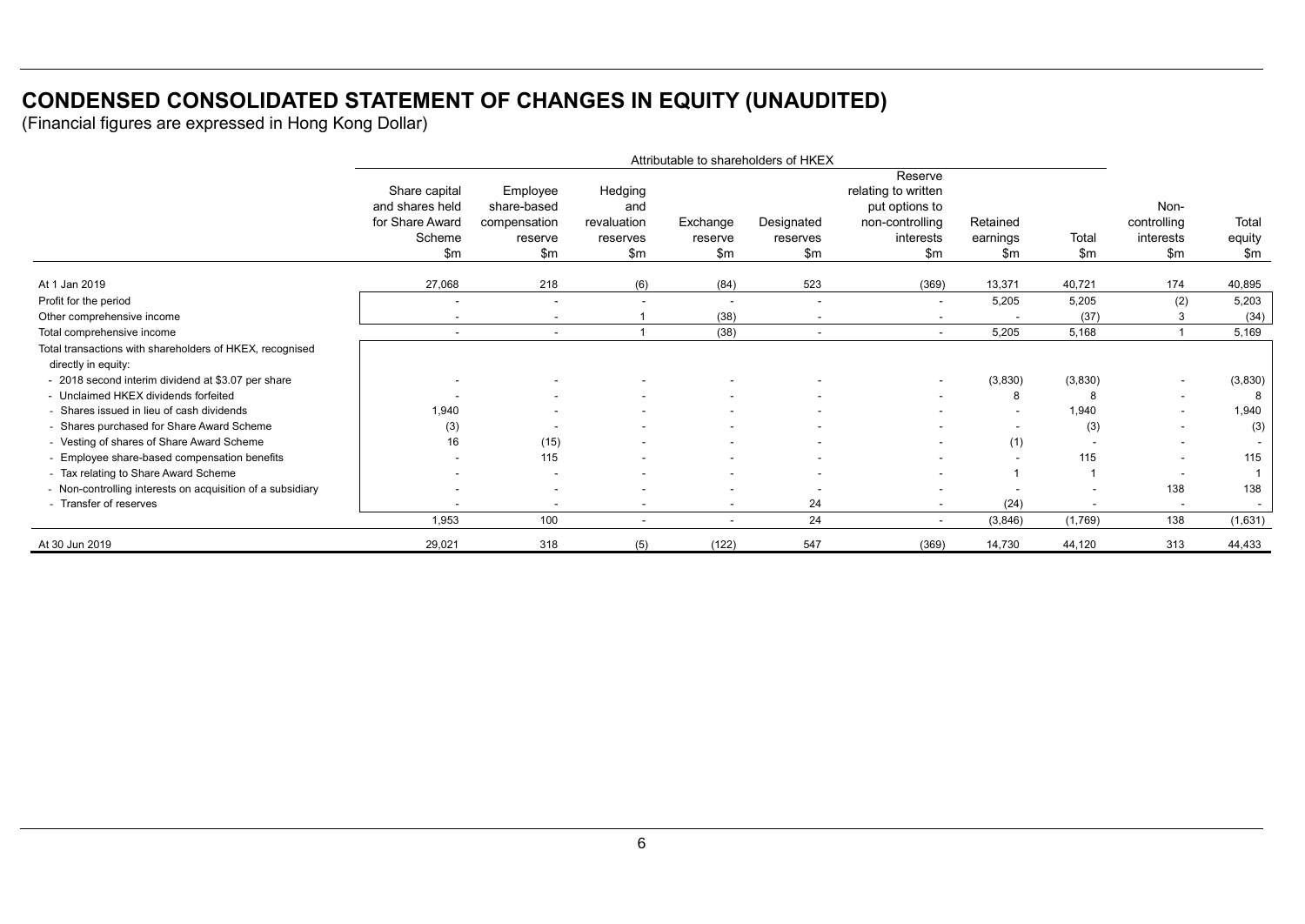## **CONDENSED CONSOLIDATED STATEMENT OF CASH FLOWS (UNAUDITED)**

(Financial figures are expressed in Hong Kong Dollar)

|                                                                                                                                                                                   |       | <b>Six months</b><br>ended<br>30 Jun 2020 | Six months<br>ended<br>30 Jun 2019 |
|-----------------------------------------------------------------------------------------------------------------------------------------------------------------------------------|-------|-------------------------------------------|------------------------------------|
| <b>CASH FLOWS FROM PRINCIPAL OPERATING ACTIVITIES</b>                                                                                                                             | Note  | \$m                                       | \$m                                |
| Net cash inflow from principal operating activities                                                                                                                               | 21    | 5,075                                     | 5,880                              |
| <b>CASH FLOWS FROM OTHER OPERATING ACTIVITIES</b><br>Net redemption from/(payments to) external fund managers for<br>sales/(purchases) of financial assets measured at fair value |       |                                           |                                    |
| through profit or loss                                                                                                                                                            |       | 2,189                                     | (1,796)                            |
| Net cash inflow from operating activities                                                                                                                                         |       | 7,264                                     | 4,084                              |
| <b>CASH FLOWS FROM INVESTING ACTIVITIES</b>                                                                                                                                       |       |                                           |                                    |
| Payments for purchases of fixed assets and intangible assets                                                                                                                      |       | (637)                                     | (508)                              |
| Net increase in financial assets of Corporate Funds:                                                                                                                              |       |                                           |                                    |
| Increase in time deposits with original maturities more than<br>three months                                                                                                      |       | (3, 164)                                  | (2,933)                            |
| Payments for purchases of financial assets measured at<br>amortised cost (excluding time deposits)                                                                                |       | (305)                                     | (130)                              |
| Payments for purchases of financial assets measured at fair<br>value through profit or loss                                                                                       |       | (160)                                     | (50)                               |
| Interest received from financial assets measured at fair value<br>through other comprehensive income                                                                              |       | 32                                        | 52                                 |
| Cash acquired upon acquisition of a subsidiary                                                                                                                                    |       |                                           | 41                                 |
| Net cash outflow from investing activities                                                                                                                                        |       | (4, 234)                                  | (3,528)                            |
| <b>CASH FLOWS FROM FINANCING ACTIVITIES</b>                                                                                                                                       |       |                                           |                                    |
| Purchases of shares for Share Award Scheme                                                                                                                                        |       | (3)                                       | (3)                                |
| Repayment of borrowings                                                                                                                                                           |       |                                           | (744)                              |
| Payments of interest on borrowings                                                                                                                                                |       |                                           | (11)                               |
| Payments of other finance costs                                                                                                                                                   |       | (47)                                      | (38)                               |
| Dividends paid to shareholders of HKEX                                                                                                                                            |       | (2, 314)                                  | (1,872)                            |
| Lease payments                                                                                                                                                                    |       |                                           |                                    |
| - Capital elements                                                                                                                                                                |       | (140)                                     | (115)                              |
| - Interest elements                                                                                                                                                               |       | (46)                                      | (44)                               |
| Net cash outflow from financing activities                                                                                                                                        |       | (2, 550)                                  | (2,827)                            |
| Net increase/(decrease) in cash and cash equivalents                                                                                                                              |       | 480                                       | (2,271)                            |
| Cash and cash equivalents at 1 Jan                                                                                                                                                |       | 10,603                                    | 11,180                             |
| Cash and cash equivalents at 30 Jun                                                                                                                                               |       | 11,083                                    | 8,909                              |
| Analysis of cash and cash equivalents                                                                                                                                             |       |                                           |                                    |
| Cash on hand and balances and deposits with banks and short-<br>term investments of Corporate Funds                                                                               | 11    | 12,113                                    | 9,775                              |
| Less: Cash reserved for supporting Skin-in-the-Game and<br>default fund credits of clearing houses                                                                                | 11(b) | (1,030)                                   | (866)                              |
|                                                                                                                                                                                   |       | 11,083                                    | 8,909                              |

(a) "Cash flows from principal operating activities" is a non-Hong Kong Financial Reporting Standard (non-HKFRS) measure used by management for monitoring cash flows of the Group and represents the cash flows generated from the trading and clearing operations of the four exchanges and five clearing houses and ancillary services of the Group. This non-HKFRS measure may not be comparable to similar measures presented by other companies. Cash flows from principal operating activities and cash flows from other operating activities together represent cash flows from operating activities as defined by Hong Kong Accounting Standard (HKAS) 7: Statement of Cash Flows.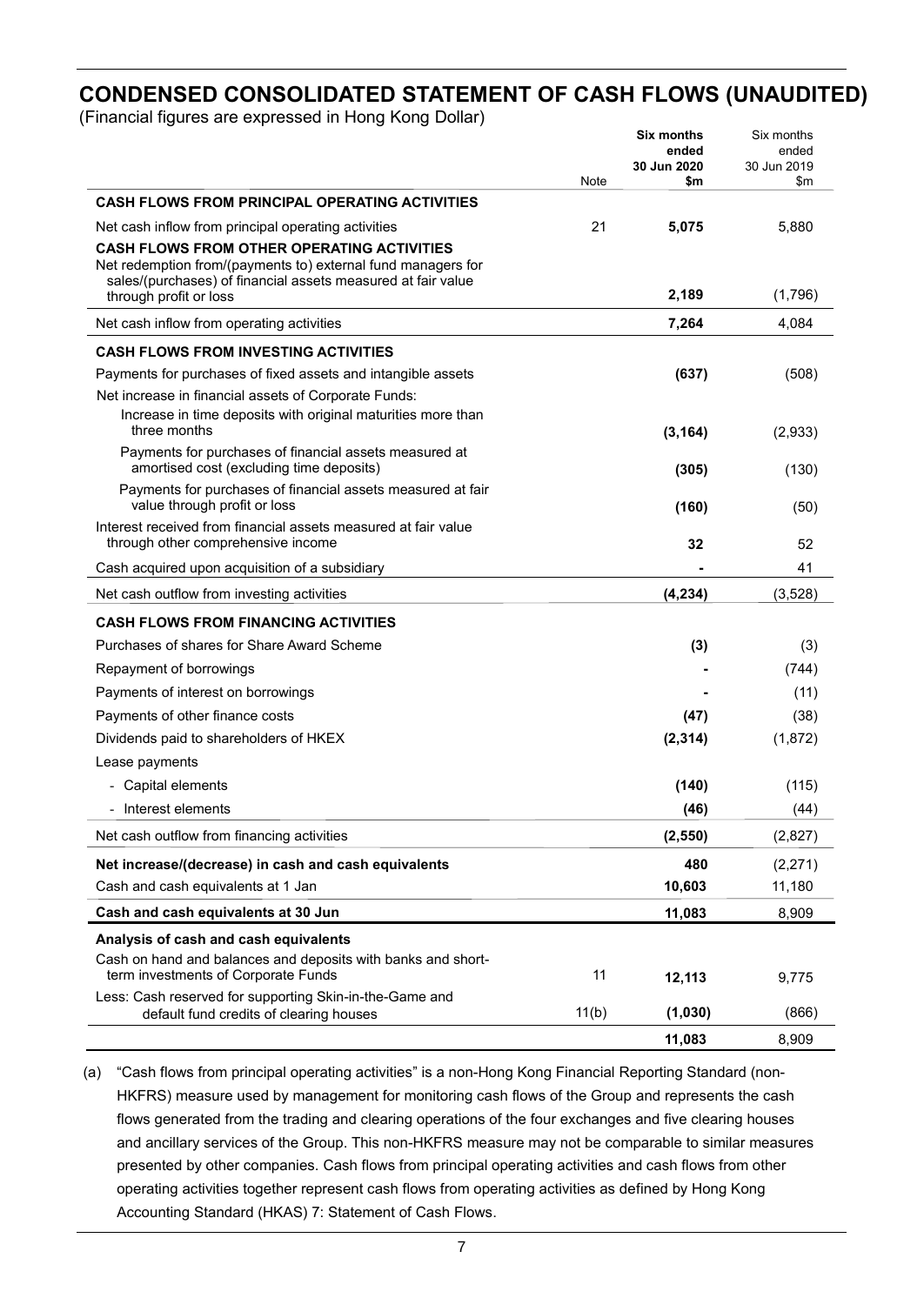## **1. Basis of Preparation and Accounting Policies**

These unaudited condensed consolidated financial statements are prepared in accordance with HKAS 34: Interim Financial Reporting, issued by the Hong Kong Institute of Certified Public Accountants.

These unaudited condensed consolidated financial statements should be read in conjunction with the 2019 annual consolidated financial statements. The accounting policies and methods of computation used in the preparation of these unaudited condensed consolidated financial statements are consistent with those used in the annual consolidated financial statements for the year ended 31 December 2019.

The financial information relating to the year ended 31 December 2019 that is included in these unaudited condensed consolidated financial statements for the six months ended 30 June 2020 as comparative information does not constitute the statutory annual consolidated financial statements of the Company for that year but is derived from those consolidated financial statements. Further information relating to these statutory financial statements required to be disclosed in accordance with section 436 of the Hong Kong Companies Ordinance (Chapter 622) is as follows:

The Company has delivered the consolidated financial statements for the year ended 31 December 2019 to the Registrar of Companies as required by section 662(3) of, and Part 3 of Schedule 6 to, the Hong Kong Companies Ordinance (Chapter 622).

The Company's auditor has reported on those consolidated financial statements. The auditor's report was unqualified; did not include a reference to any matters to which the auditor drew attention by way of emphasis without qualifying its report; and did not contain a statement under sections 406(2), 407(2) or (3) of the Hong Kong Companies Ordinance (Chapter 622).

## **2. Adoption of new/revised HKFRSs**

In 2020, the Group has adopted the following amendments to Hong Kong Financial Reporting Standards (HKFRSs) which are pertinent to the Group's operations and effective for accounting periods beginning on or after 1 January 2020:

| Amendments to HKAS 1 and HKAS 8 | Presentation of Financial Statements and<br>Accounting Policies, Changes in Accounting<br>Estimates and Errors: Definition of Material |
|---------------------------------|----------------------------------------------------------------------------------------------------------------------------------------|
| Amendments to HKFRS 3           | <b>Business Combination: Definition of a Business</b>                                                                                  |

The adoption of these amendments did not have any financial impact on the Group.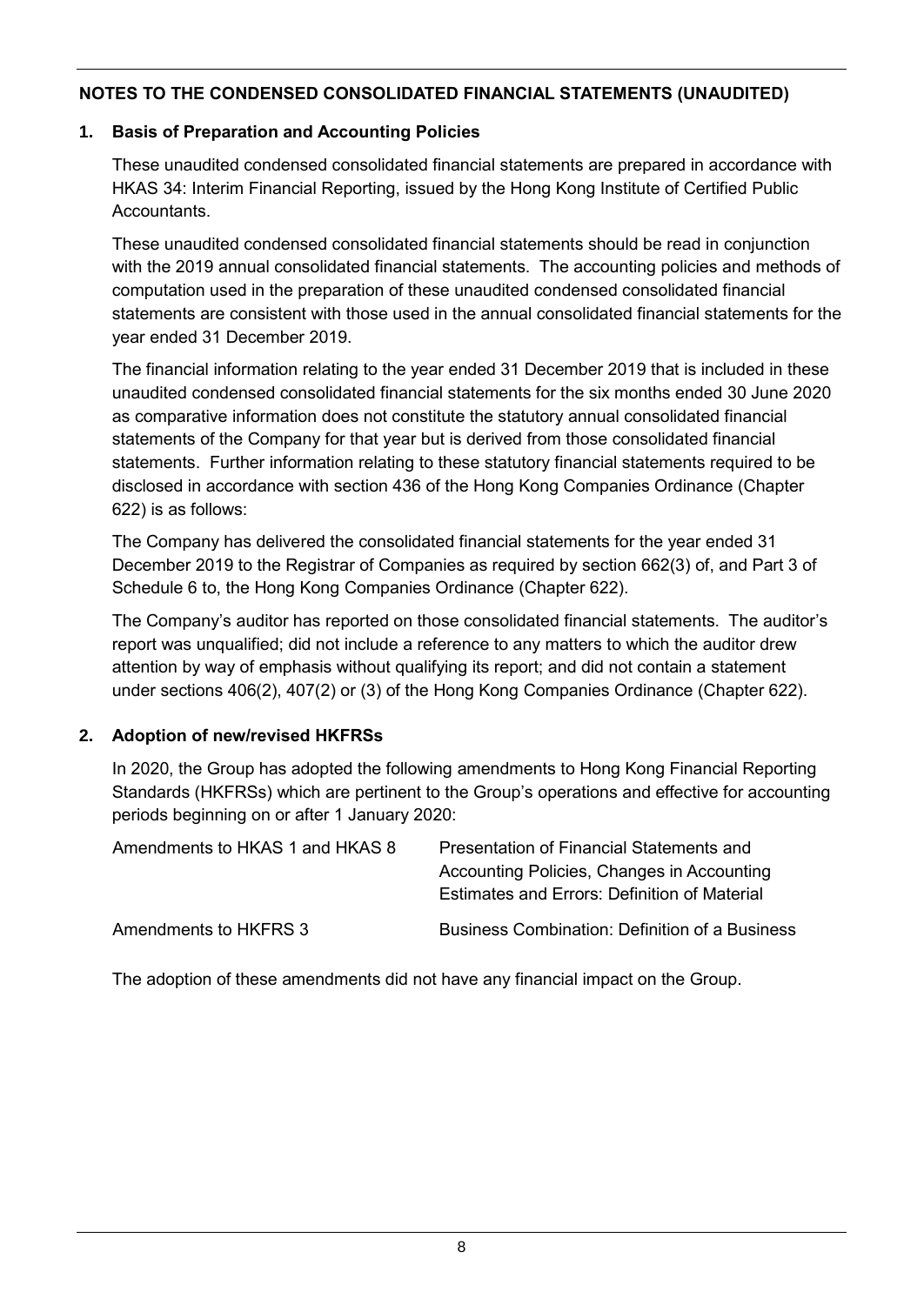## **3. Operating Segments**

The Group determines its operating segments based on the internal management reports that are used to make strategic decisions reviewed by the chief operating decision-maker.

The Group has five reportable segments ("Corporate Items" is not a reportable segment). The segments are managed separately as each segment offers different products and services and requires different information technology systems and marketing strategies.

The operations in each of the Group's reportable segments are as follows:

The **Cash** segment covers all equity products traded on the Cash Market platforms, the Shanghai Stock Exchange and the Shenzhen Stock Exchange through Shanghai-Hong Kong Stock Connect and Shenzhen-Hong Kong Stock Connect (Stock Connect), sales of market data relating to these products and other related activities. The major sources of revenue of the segment are trading fees, trading tariffs, listing fees of equity products and market data fees.

The **Equity and Financial Derivatives** segment refers to derivatives products traded on The Stock Exchange of Hong Kong Limited (Stock Exchange) and Hong Kong Futures Exchange Limited (Futures Exchange) and other related activities. These include the provision and maintenance of trading platforms for a range of equity and financial derivatives products, such as stock and equity index futures and options, derivative warrants (DWs), callable bull/bear contracts (CBBCs) and warrants, and sales of related market data. The major sources of revenue are trading fees, trading tariffs, listing fees of derivatives products and market data fees.

The **Commodities** segment refers to the operations of The London Metal Exchange (LME), which operates an exchange in the UK for the trading of base, ferrous, and precious metals futures and options contracts, and the operations of Qianhai Mercantile Exchange Co., Ltd. (QME), the commodity trading platform in the Mainland. It also covers the commodities contracts traded on the Futures Exchange. The major sources of revenue of the segment are trading fees of commodity products, commodity market data fees and fees from ancillary operations.

The **Post Trade** segment refers to the operations of the five clearing houses, namely Hong Kong Securities Clearing Company Limited (HKSCC), The SEHK Options Clearing House Limited (SEOCH), HKFE Clearing Corporation Limited (HKCC), OTC Clearing Hong Kong Limited (OTC Clear) and LME Clear Limited (LME Clear), which are responsible for clearing, settlement and custodian activities of the exchanges of the Group and Northbound trades under Stock Connect, and clearing and settlement of over-the-counter derivatives contracts. Its principal sources of revenue are derived from providing clearing, settlement, depository, custody and nominee services and net investment income earned on the Margin Funds and Clearing House Funds.

The **Technology** segment refers to all services in connection with providing users with access to the platform and infrastructure of the Group, and services provided by BayConnect Technology Company Limited (BayConnect). Its major sources of revenue are network, terminal user, data line and software sub-license fees and hosting services fees.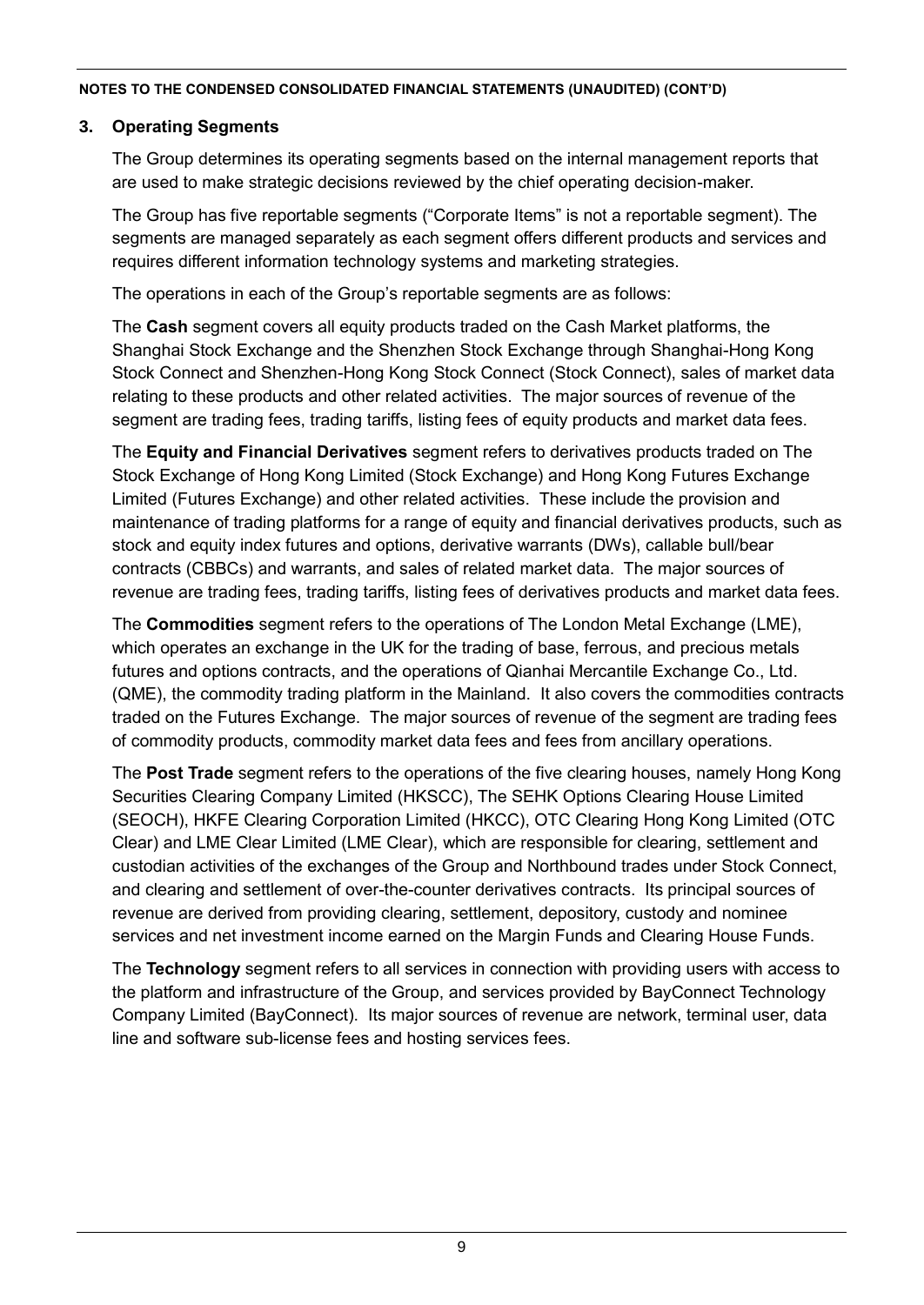#### **3. Operating Segments (continued)**

Central income (including net investment income of Corporate Funds) and central costs (costs of central support functions that provide services to all operating segments and other costs not directly related to any operating segment) are included as "Corporate Items".

The chief operating decision-maker assesses the performance of the operating segments principally based on their EBITDA.

An analysis by operating segment of the Group's EBITDA, profit before taxation and analysis of revenue by timing of revenue recognition for the period, is set out as follows:

|                                                   | Six months ended 30 Jun 2020 |                                       |                    |              |                   |              |         |
|---------------------------------------------------|------------------------------|---------------------------------------|--------------------|--------------|-------------------|--------------|---------|
|                                                   |                              | <b>Equity and</b><br><b>Financial</b> |                    | Post         |                   | Corporate    |         |
|                                                   | Cash                         | <b>Derivatives</b>                    | <b>Commodities</b> | <b>Trade</b> | <b>Technology</b> | <b>Items</b> | Group   |
|                                                   | \$m                          | \$m                                   | \$m                | \$m          | \$m               | \$m          | \$m     |
| Timing of revenue recognition:                    |                              |                                       |                    |              |                   |              |         |
| Point in time                                     | 1,491                        | 1,076                                 | 616                | 2,586        | 30                |              | 5,799   |
| Over time                                         | 762                          | 562                                   | 133                | 268          | 412               | 3            | 2,140   |
| Revenue from external customers                   | 2,253                        | 1,638                                 | 749                | 2,854        | 442               | 3            | 7,939   |
| Net investment income                             |                              |                                       |                    | 772          |                   | 66           | 838     |
| Sundry income                                     |                              |                                       |                    | 3            | 1                 | 1            | 5       |
| Revenue and other income                          | 2,253                        | 1,638                                 | 749                | 3,629        | 443               | 70           | 8,782   |
| Operating expenses                                | (285)                        | (307)                                 | (329)              | (432)        | (139)             | (584)        | (2,076) |
| Reportable segment EBITDA                         | 1,968                        | 1,331                                 | 420                | 3,197        | 304               | (514)        | 6,706   |
| Depreciation and amortisation                     | (60)                         | (51)                                  | (169)              | (106)        | (22)              | (137)        | (545)   |
| Finance costs                                     | (7)                          | (6)                                   | (4)                | (46)         | (1)               | (32)         | (96)    |
| Share of profits less losses of joint<br>ventures | 39                           |                                       |                    |              |                   |              | 39      |
| Reportable segment profit before<br>taxation      | 1.940                        | 1,274                                 | 247                | 3,045        | 281               | (683)        | 6,104   |

|                                                   | Six months ended 30 Jun 2019 |                                 |             |               |                          |                    |               |
|---------------------------------------------------|------------------------------|---------------------------------|-------------|---------------|--------------------------|--------------------|---------------|
|                                                   |                              | Equity and                      |             |               |                          |                    |               |
|                                                   | Cash                         | Financial<br><b>Derivatives</b> | Commodities | Post<br>Trade | Technology               | Corporate<br>Items | Group         |
|                                                   | \$m\$                        | \$m\$                           | \$m         | \$m\$         | $\mathsf{Sm}$            | \$m                | $\mathsf{Sm}$ |
| Timing of revenue recognition:                    |                              |                                 |             |               |                          |                    |               |
| Point in time                                     | 1,128                        | 1,144                           | 556         | 2,302         | 34                       | 5                  | 5,169         |
| Over time                                         | 735                          | 487                             | 138         | 182           | 339                      | 5                  | 1,886         |
| Revenue from external customers                   | 1,863                        | 1,631                           | 694         | 2,484         | 373                      | 10                 | 7,055         |
| Net investment income                             |                              |                                 |             | 774           | $\overline{\phantom{0}}$ | 745                | 1,519         |
| Sundry income                                     |                              |                                 |             | 4             |                          |                    | 4             |
| Revenue and other income                          | 1,863                        | 1,631                           | 694         | 3,262         | 373                      | 755                | 8,578         |
| Operating expenses                                | (302)                        | (291)                           | (324)       | (420)         | (102)                    | (514)              | (1,953)       |
| Reportable segment EBITDA                         | 1,561                        | 1,340                           | 370         | 2,842         | 271                      | 241                | 6,625         |
| Depreciation and amortisation                     | (64)                         | (48)                            | (158)       | (120)         | (19)                     | (86)               | (495)         |
| Finance costs                                     | (8)                          | (6)                             | (4)         | (39)          | (1)                      | (28)               | (86)          |
| Share of profits less losses of joint<br>ventures | 9                            | (3)                             | ٠           |               |                          |                    | 6             |
|                                                   |                              |                                 |             |               |                          |                    |               |
| Reportable segment profit before<br>taxation      | 1.498                        | 1,283                           | 208         | 2,683         | 251                      | 127                | 6,050         |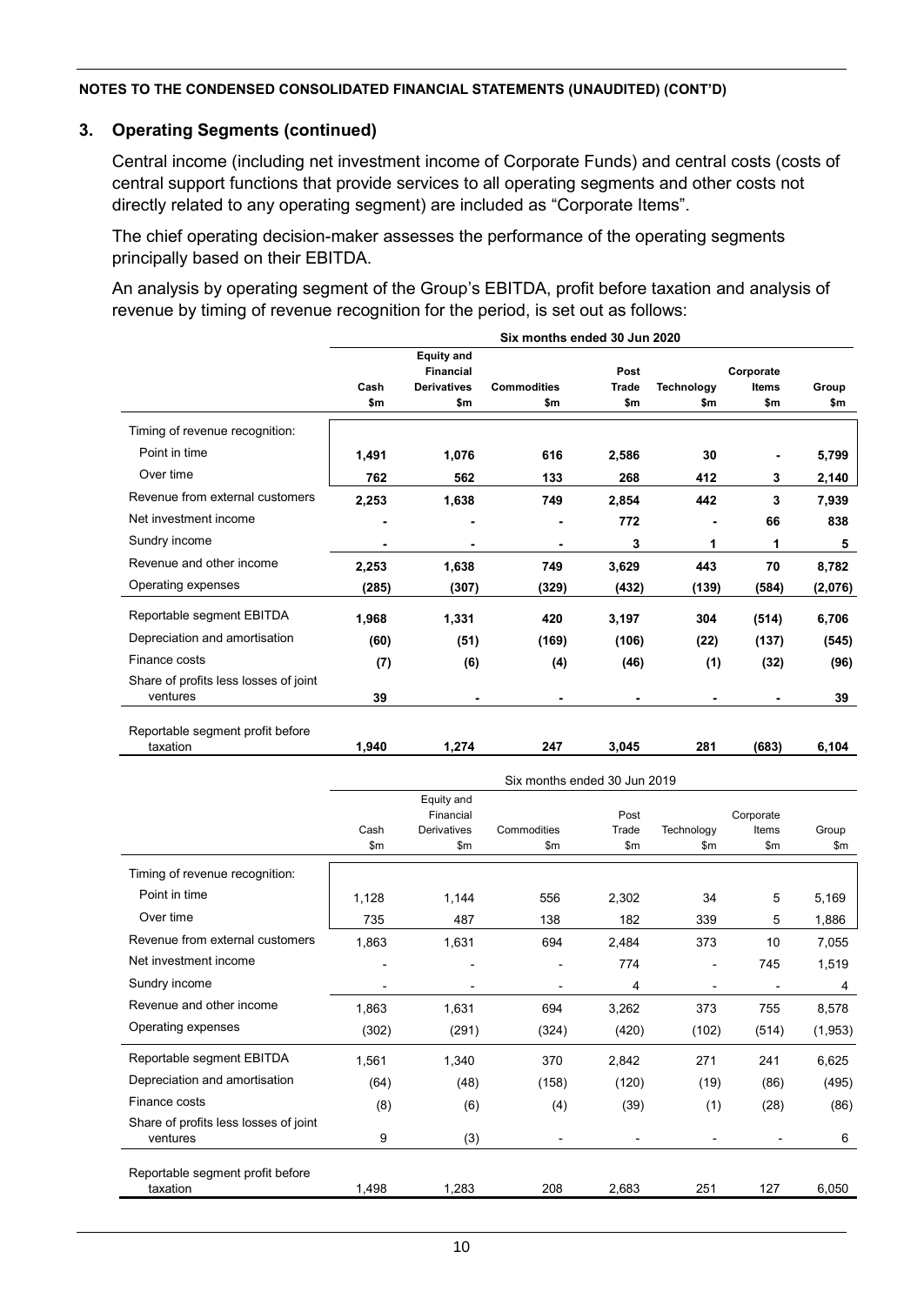## **4. Trading Fees and Trading Tariffs**

|                                                                                        | Six months<br>ended<br>30 Jun 2020<br>\$m | Six months<br>ended<br>30 Jun 2019<br>\$m |
|----------------------------------------------------------------------------------------|-------------------------------------------|-------------------------------------------|
| Equity securities traded on the Stock Exchange and through Stock Connect               | 1.479                                     | 1.094                                     |
| DWs, CBBCs and warrants traded on the Stock Exchange                                   | 329                                       | 358                                       |
| Futures and options contracts traded on the Stock Exchange and<br>the Futures Exchange | 949                                       | 976                                       |
| Base, ferrous, and precious metals futures and options contracts<br>traded on the LME  | 573                                       | 512                                       |
|                                                                                        | 3.330                                     | 2,940                                     |

## **5. Net Investment Income**

|                                                                        | Six months<br>ended | Six months<br>ended |
|------------------------------------------------------------------------|---------------------|---------------------|
|                                                                        | 30 Jun 2020<br>\$m  | 30 Jun 2019<br>\$m  |
| Gross interest income from financial assets measured at amortised cost | 1,311               | 1,549               |
| Gross interest income from financial assets measured at fair value     |                     |                     |
| through other comprehensive income                                     | 32                  | 52                  |
| Interest rebates to Participants                                       | (329)               | (623)               |
| Net interest income                                                    | 1,014               | 978                 |
| Net (losses)/gains including interest income on financial assets       |                     |                     |
| mandatorily measured at fair value through profit or loss and          |                     |                     |
| financial liabilities at fair value through profit or loss             | (138)               | 535                 |
| <b>Others</b>                                                          | (38)                | 6                   |
| Net investment income                                                  | 838                 | 1,519               |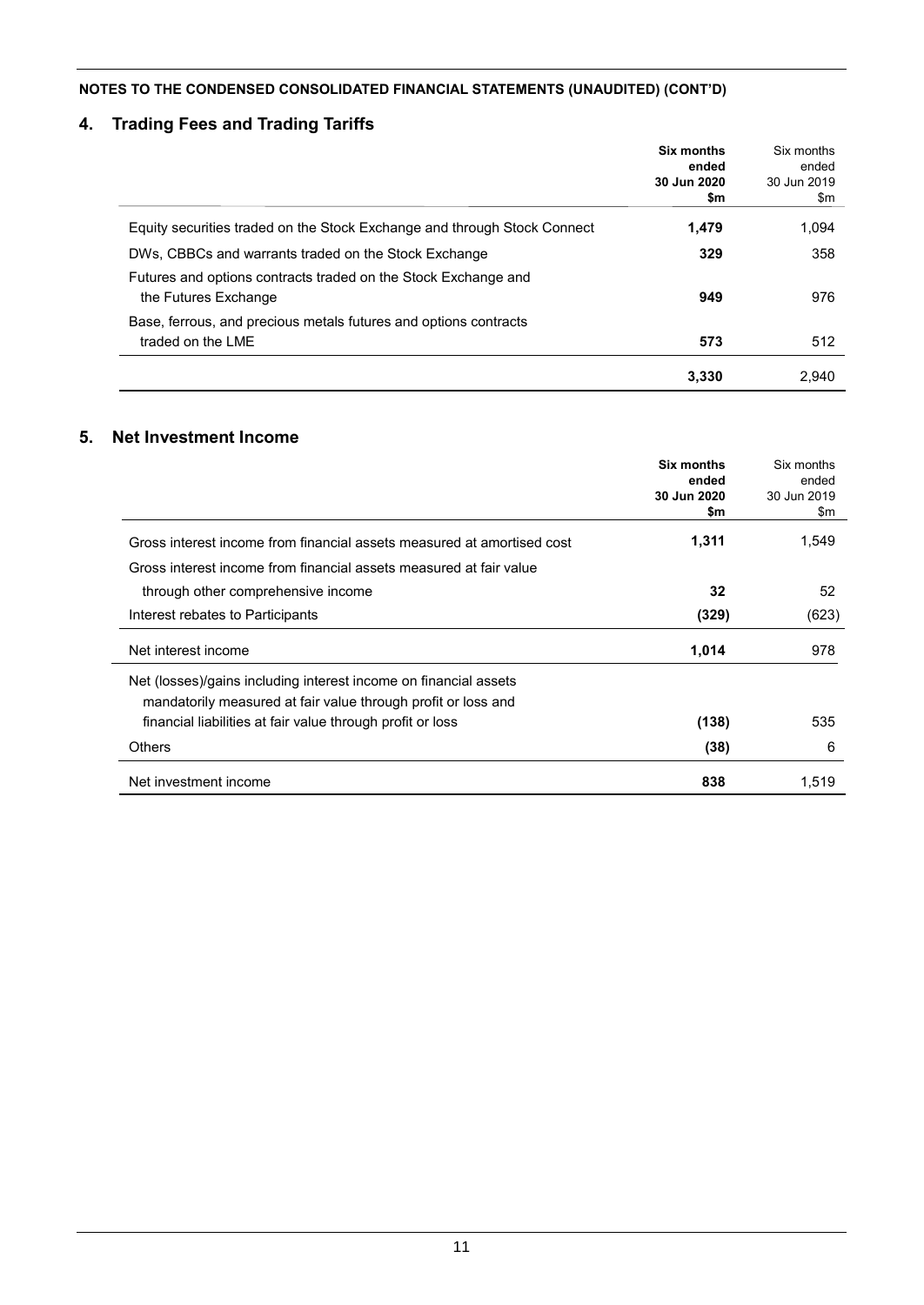#### **6. Staff Costs and Related Expenses**

|                                                                                               | Six months<br>ended<br>30 Jun 2020<br>\$m | Six months<br>ended<br>30 Jun 2019<br>\$m |
|-----------------------------------------------------------------------------------------------|-------------------------------------------|-------------------------------------------|
| Salaries and other short-term employee benefits                                               | 1,174                                     | 1,124                                     |
| Employee share-based compensation benefits of HKEX Share Award<br>Scheme (Share Award Scheme) | 135                                       | 115                                       |
| <b>Termination benefits</b>                                                                   | 1                                         | 3                                         |
| Retirement benefit costs (note (a))                                                           | 88                                        | 86                                        |
|                                                                                               | 1,398                                     | 1,328                                     |

(a) The Group has sponsored a defined contribution provident fund scheme (ORSO Plan) and a Mandatory Provident Fund scheme (MPF Scheme) for the benefits of its employees in Hong Kong. The Group has also sponsored a defined contribution pension scheme for all employees of LME and LME Clear (LME Pension Scheme), and has joined defined contribution retirement schemes arranged by local government labour and security authorities for employees of its PRC subsidiaries and representative office (PRC Retirement Schemes). The retirement benefit costs charged to the condensed consolidated income statement represent contributions paid and payable by the Group to the ORSO Plan, the MPF Scheme, the LME Pension Scheme, the PRC Retirement Schemes and related fees.

#### **7. Finance Costs**

|                                                     | Six months<br>ended<br>30 Jun 2020<br>\$m | Six months<br>ended<br>30 Jun 2019<br>\$m |
|-----------------------------------------------------|-------------------------------------------|-------------------------------------------|
| Interest on borrowings                              | 3                                         | 4                                         |
| Interest on lease liabilities                       | 46                                        | 44                                        |
| Banking facility commitment fees                    | 26                                        | 25                                        |
| Negative interest on Euro and Japanese Yen deposits | 21                                        | 13                                        |
|                                                     | 96                                        | 86                                        |

#### **8. Taxation**

Taxation charge in the condensed consolidated income statement represents:

|                                     | Six months<br>ended | Six months<br>ended |
|-------------------------------------|---------------------|---------------------|
|                                     | 30 Jun 2020         | 30 Jun 2019         |
|                                     | \$m                 | \$m                 |
| Current tax - Hong Kong Profits Tax | 724                 | 744                 |
| Current tax - Overseas Tax          | 104                 | 102                 |
| Total current tax                   | 828                 | 846                 |
| Deferred tax (note (b))             | 42                  |                     |
| Taxation charge                     | 870                 | 847                 |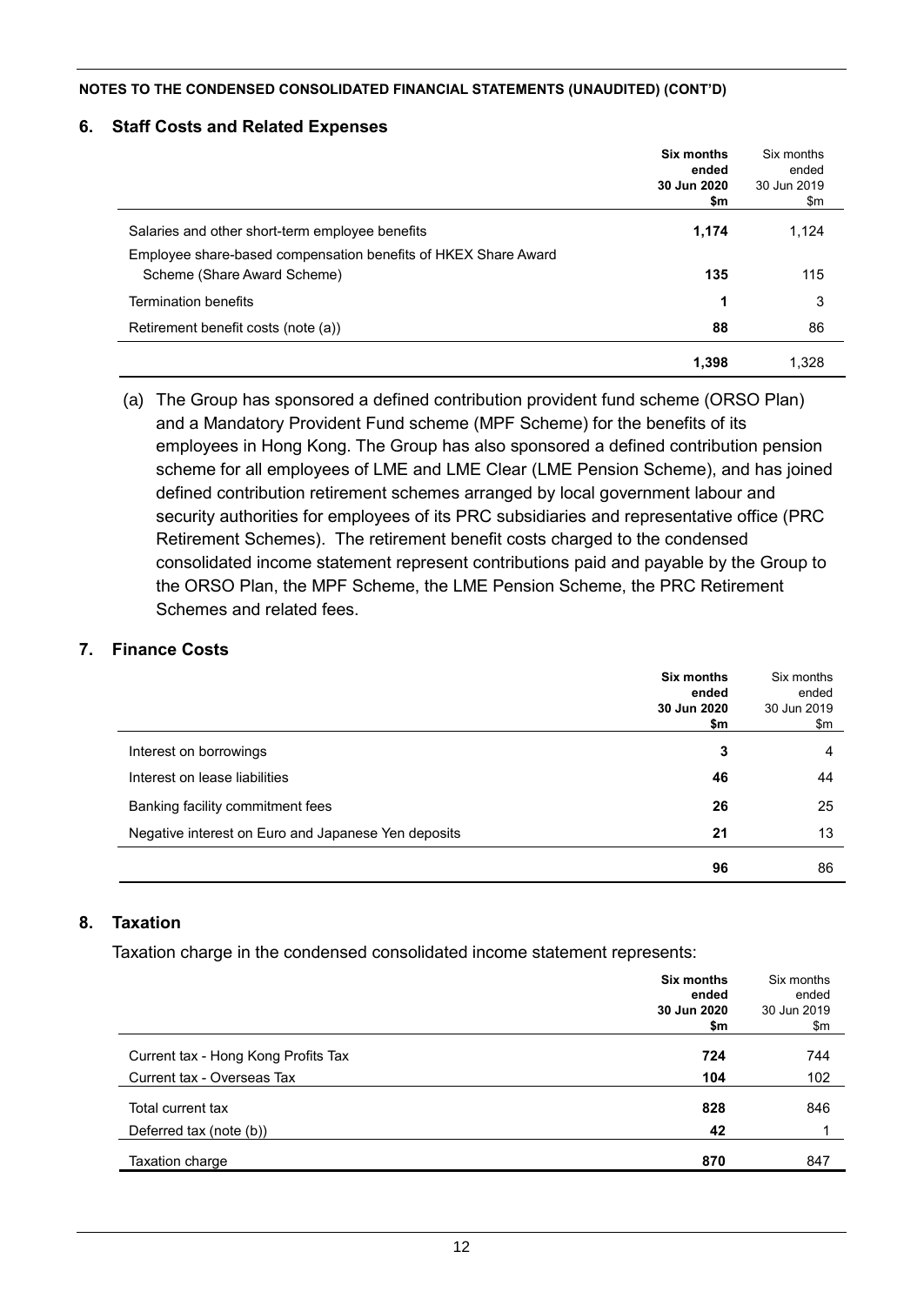### **8. Taxation (continued)**

- (a) Hong Kong Profits Tax has been provided at the rate of 16.5 per cent (2019: 16.5 per cent) and overseas profits tax at the rates of taxation prevailing in the countries in which the Group operates, with the average corporation tax rate applicable to the subsidiaries in the UK being 19 per cent (2019: 19 per cent).
- (b) Through the enactment of the Finance Act 2020, the UK Corporate Tax rate would remain at 19 per cent from 1 April 2020 instead of reducing to 17 per cent, the previously enacted rate. As a result, a one-off deferred tax charge of \$61 million was recognised during the six months ended 30 June 2020.

### **9. Earnings Per Share**

The calculation of the basic and diluted earnings per share is as follows:

(a) Basic earnings per share

|     |                                                             | <b>Six months</b><br>ended<br>30 Jun 2020 | Six months<br>ended<br>30 Jun 2019 |
|-----|-------------------------------------------------------------|-------------------------------------------|------------------------------------|
|     | Profit attributable to shareholders (\$m)                   | 5,233                                     | 5,205                              |
|     | Weighted average number of shares in issue                  |                                           |                                    |
|     | less shares held for Share Award Scheme (in '000)           | 1,260,758                                 | 1,250,719                          |
|     | Basic earnings per share (\$)                               | 4.15                                      | 4.16                               |
| (b) | Diluted earnings per share                                  |                                           |                                    |
|     |                                                             | <b>Six months</b>                         | Six months                         |
|     |                                                             | ended                                     | ended                              |
|     |                                                             | 30 Jun 2020                               | 30 Jun 2019                        |
|     | Profit attributable to shareholders (\$m)                   | 5,233                                     | 5,205                              |
|     | Weighted average number of shares in issue                  |                                           |                                    |
|     | less shares held for Share Award Scheme (in '000)           | 1,260,758                                 | 1,250,719                          |
|     | Effect of shares awarded under Share Award Scheme (in '000) | 3,172                                     | 3,010                              |
|     | Weighted average number of shares for the purpose           |                                           |                                    |
|     | of calculating diluted earnings per share (in '000)         | 1,263,930                                 | 1,253,729                          |
|     | Diluted earnings per share (\$)                             | 4.14                                      | 4.15                               |

### **10. Dividends**

|                                                                        | Six months<br>ended<br>30 Jun 2020<br>\$m | Six months<br>ended<br>30 Jun 2019<br>\$m |
|------------------------------------------------------------------------|-------------------------------------------|-------------------------------------------|
| Interim dividend declared of \$3.71 (2019: \$3.72) per share at 30 Jun | 4.704                                     | 4,680                                     |
| Less: Dividend for shares held by Share Award Scheme at 30 Jun         | (12)                                      | (12)                                      |
|                                                                        | 4.692                                     | 4,668                                     |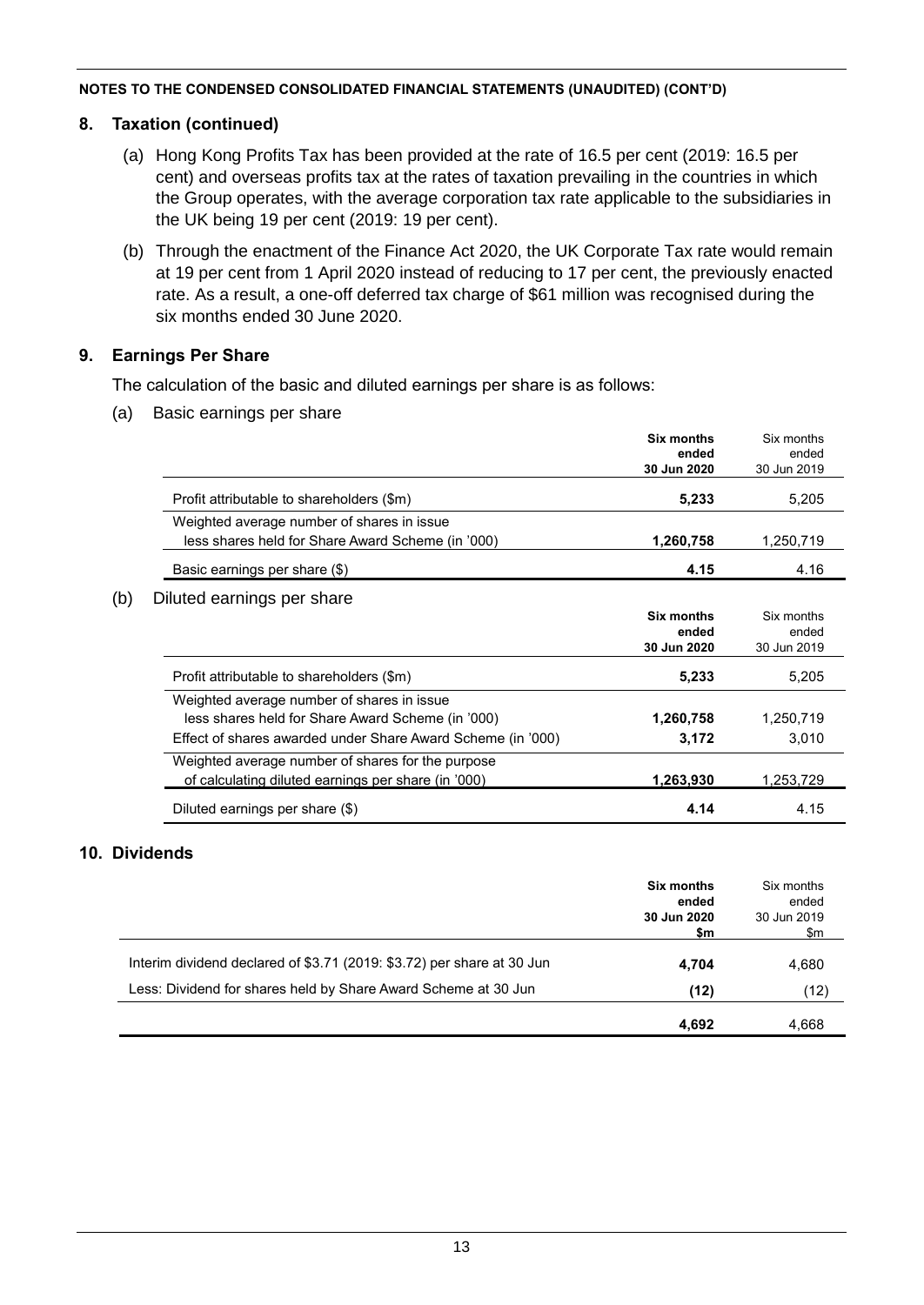#### **11. Financial Assets**

|                                                                            | At<br>30 Jun 2020<br>\$m | At<br>31 Dec 2019<br>\$m |
|----------------------------------------------------------------------------|--------------------------|--------------------------|
| Cash and cash equivalents                                                  | 129,563                  | 128,152                  |
| Financial assets measured at fair value through profit or loss             | 67,790                   | 57,401                   |
| Financial assets measured at fair value through other comprehensive income | 5,046                    | 4,569                    |
| Financial assets measured at amortised cost                                | 58,208                   | 40,672                   |
|                                                                            | 260,607                  | 230.794                  |

The Group's financial assets comprised financial assets of cash prepayments and collateral for A shares (Cash for A shares), Corporate Funds, Margin Funds, Clearing House Funds and metals derivatives contracts as follows:

|                                                                            | At<br>30 Jun 2020<br>\$m | At<br>31 Dec 2019<br>\$m\$ |
|----------------------------------------------------------------------------|--------------------------|----------------------------|
| Cash for A shares (note (a))                                               |                          |                            |
| Cash and cash equivalents                                                  |                          | 1,460                      |
| <b>Corporate Funds</b>                                                     |                          |                            |
| Cash and cash equivalents (note (b))                                       | 12,113                   | 11,421                     |
| Financial assets measured at fair value through profit or loss             | 6,876                    | 9,393                      |
| Financial assets measured at amortised cost                                | 11,794                   | 8,324                      |
|                                                                            | 30,783                   | 29,138                     |
| Margin Funds <sup>1</sup>                                                  |                          |                            |
| Cash and cash equivalents                                                  | 100,567                  | 100,095                    |
| Financial assets measured at fair value through other comprehensive income | 5,046                    | 4,569                      |
| Financial assets measured at amortised cost                                | 46,414                   | 32,348                     |
|                                                                            | 152,027                  | 137,012                    |
| Clearing House Funds (note 16)                                             |                          |                            |
| Cash and cash equivalents                                                  | 16,883                   | 15,176                     |
| Metals derivatives contracts                                               |                          |                            |
| Financial assets measured at fair value through profit or loss (note (d))  | 60,914                   | 48,008                     |
|                                                                            | 260,607                  | 230,794                    |

1 Excludes Settlement Reserve Fund and Settlement Guarantee Fund paid to China Securities Depository and Clearing Corporation Limited (ChinaClear) and margin receivable from Clearing Participants of \$7,531 million (31 December 2019: \$5,524 million), which are included in accounts receivable, prepayments and deposits. If such amounts are included, total Margin Funds would be \$159,558 million (31 December 2019: \$142,536 million) (note 14).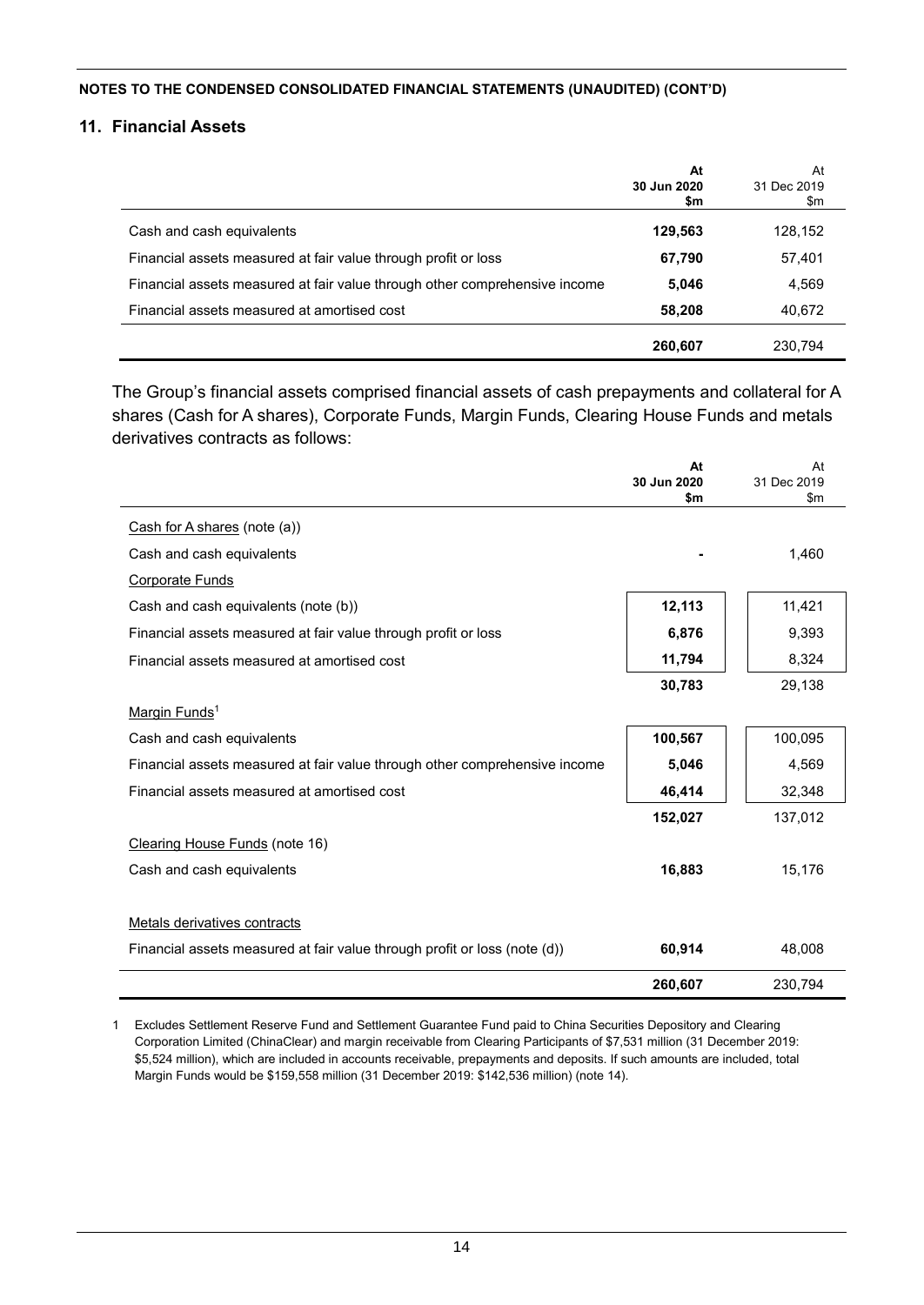## **11. Financial Assets (continued)**

The expected maturity dates of the financial assets are analysed as follows:

| At 30 Jun 2020       |          |               |                |                | At 31 Dec 2019 |         |          |           |         |          |             |         |
|----------------------|----------|---------------|----------------|----------------|----------------|---------|----------|-----------|---------|----------|-------------|---------|
|                      |          | Cash          |                | Clearing       | <b>Metals</b>  |         | Cash     |           |         | Clearing | Metals      |         |
|                      |          | for Corporate | Margin         | House          | derivatives    |         | for      | Corporate | Margin  | House    | derivatives |         |
|                      | A shares | <b>Funds</b>  | <b>Funds</b>   | <b>Funds</b>   | contracts      | Total   | A shares | Funds     | Funds   | Funds    | contracts   | Total   |
|                      | \$m      | \$m           | \$m            | \$m            | \$m            | \$m     | \$m      | \$m       | \$m     | \$m      | \$m         | \$m     |
| Within twelve months | ۰.       | 29,250        | 152,027        | 16,883         | 60,914         | 259.074 | 1,460    | 27,748    | 137.012 | 15.176   | 48.008      | 229,404 |
| Over twelve months   | ٠        | 1,533         | $\blacksquare$ | $\blacksquare$ | $\blacksquare$ | 1,533   | ٠        | 1,390     | ٠       | ۰        | ٠           | 1,390   |
|                      | $\sim$   | 30,783        | 152,027        | 16,883         | 60.914         | 260.607 | 1,460    | 29.138    | 137.012 | 15.176   | 48.008      | 230,794 |

## (a) Cash for A shares includes:

- (i) Renminbi (RMB) cash prepayments received by HKSCC from its Clearing Participants for releasing their allocated A shares on the trade day. Such prepayments will be used to settle HKSCC's Continuous Net Settlement (CNS) obligations payable on the next business day; and
- (ii) Hong Kong Dollar/ United States Dollar cash collateral received by HKSCC from its Clearing Participants for releasing their allocated A shares on the trade day. Such collateral will be refunded to the Clearing Participants when they settle their RMB CNS obligations on the next business day.
- (b) At 30 June 2020, cash and cash equivalents of Corporate Funds of \$1,030 million (31 December 2019: \$818 million) were solely used to support Skin-in-the-Game and default fund credits for HKSCC Guarantee Fund, SEOCH Reserve Fund and HKCC Reserve Fund (note 16(a)).
- (c) The cash and cash equivalents of Margin Funds, Clearing House Funds, Corporate Funds reserved for supporting Skin-in-the-Game and default fund credits of Clearing House Funds (note (b)), and Cash for A shares are held for specific purposes and cannot be used by the Group to finance other activities. These balances are not included in cash and cash equivalents of the Group for cash flow purpose in the condensed consolidated statement of cash flows.
- (d) Metals derivatives contracts represent the fair value of outstanding base, ferrous, and precious metals futures and options contracts cleared through LME Clear that do not qualify for netting under HKAS 32: Financial Instruments: Presentation, where LME Clear is acting in its capacity as a central counterparty to the contracts traded on the LME. A corresponding amount has been recognised under financial liabilities at fair value through profit or loss (note 13).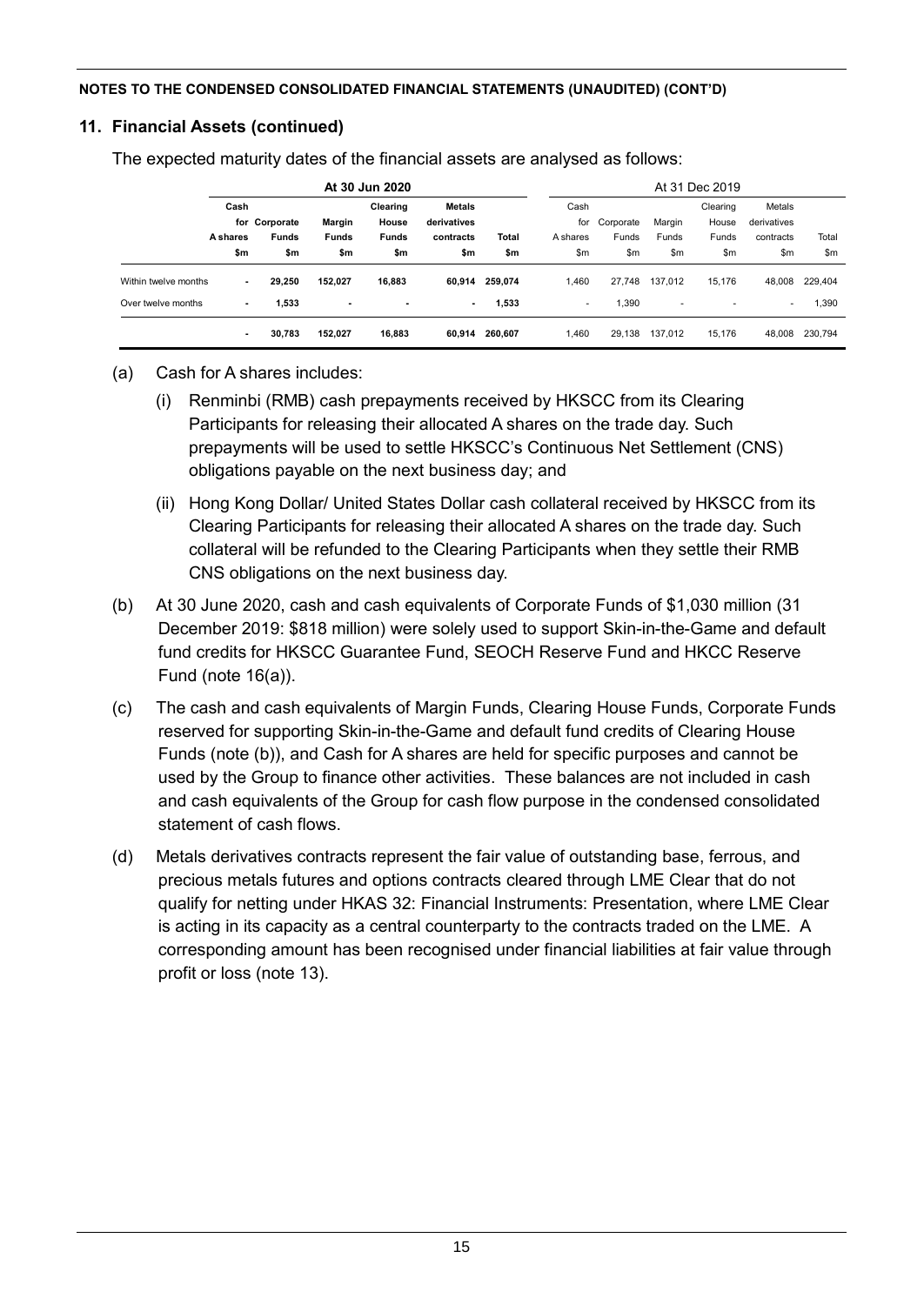## **12. Accounts Receivable, Prepayments and Deposits**

The Group's accounts receivable, prepayments and deposits mainly represent the Group's CNS money obligations receivable, and Settlement Reserve Fund and Settlement Guarantee Fund paid to ChinaClear, which accounted for 54 per cent (31 December 2019: 73 per cent) and 36 per cent (31 December 2019: 21 per cent) of the total accounts receivable, prepayments and deposits respectively. CNS money obligations receivable mature within two days after the trade date. The balance of Settlement Reserve Fund and Settlement Guarantee Fund with ChinaClear is rebalanced on a monthly basis. Fees receivable are due immediately or up to 60 days depending on the type of services rendered. The majority of the remaining accounts receivable, prepayments and deposits were due within three months.

## **13. Financial Liabilities at Fair Value through Profit or Loss**

|                                                             | At<br>30 Jun 2020<br>\$m | At<br>31 Dec 2019<br>\$m |
|-------------------------------------------------------------|--------------------------|--------------------------|
| Held by LME Clear in its capacity as a central counterparty |                          |                          |
| Derivative financial instruments:                           |                          |                          |
| - base, ferrous, and precious metals futures and options    |                          |                          |
| contracts cleared through LME Clear (note 11(d))            | 60.914                   | 48.008                   |

## **14. Margin Deposits, Mainland Security and Settlement Deposits, and Cash Collateral from Clearing Participants**

|                                                                      | At<br>30 Jun 2020<br>\$m | At<br>31 Dec 2019<br>\$m |
|----------------------------------------------------------------------|--------------------------|--------------------------|
| Margin deposits, Mainland security and settlement deposits, and cash |                          |                          |
| collateral from Clearing Participants comprised:                     |                          |                          |
| <b>SEOCH Clearing Participants' margin deposits</b>                  | 12,067                   | 8.174                    |
| <b>HKCC Clearing Participants' margin deposits</b>                   | 65,203                   | 55,664                   |
| HKSCC Clearing Participants' margin deposits, Mainland security      |                          |                          |
| and settlement deposits, and cash collateral                         | 17,198                   | 12,367                   |
| OTC Clear Clearing Participants' margin deposits                     | 7.240                    | 5.180                    |
| LME Clear Clearing Participants' margin deposits                     | 57,850                   | 61,151                   |
|                                                                      | 159.558                  | 142.536                  |

## **15. Accounts Payable, Accruals and Other Liabilities**

The Group's accounts payable, accruals and other liabilities mainly represent the Group's CNS money obligations payable, which accounted for 80 per cent (31 December 2019: 89 per cent) of the total accounts payable, accruals and other liabilities. CNS money obligations payable mature within two days after the trade date. The majority of the remaining accounts payable, accruals and other liabilities would mature within three months.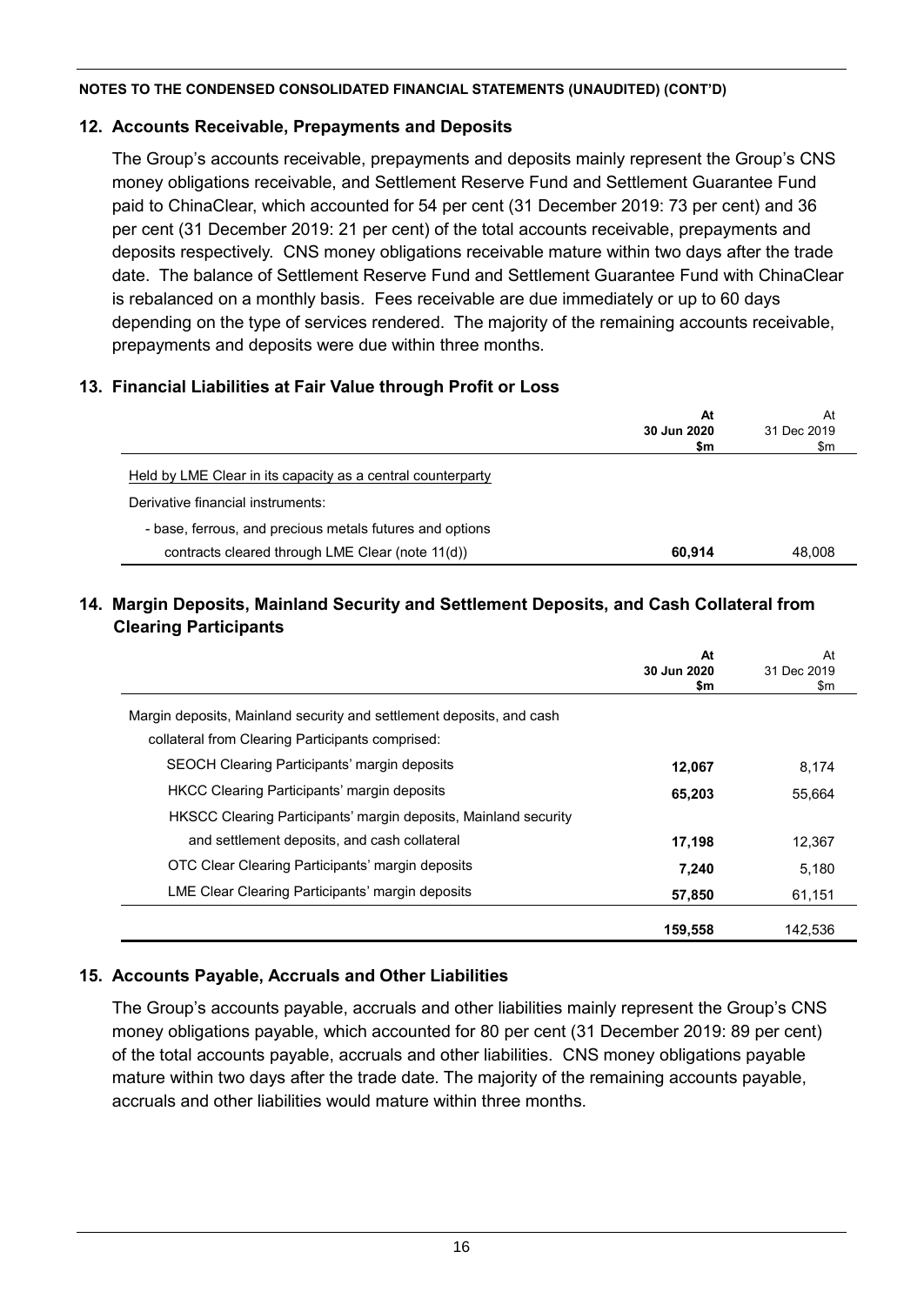### **16. Clearing House Funds**

|                                                                                                                   | At<br>30 Jun 2020 | At<br>31 Dec 2019 |
|-------------------------------------------------------------------------------------------------------------------|-------------------|-------------------|
|                                                                                                                   | \$m               | \$m               |
| The Clearing House Funds comprised:                                                                               |                   |                   |
| Clearing Participants' cash contributions                                                                         | 16,076            | 14,394            |
| Contribution to OTC Clear Rates and FX Guarantee Resources                                                        | 156               | 156               |
| Clearing House Funds reserves (note 20)                                                                           | 625               | 587               |
|                                                                                                                   | 16,857            | 15,137            |
| The Clearing House Funds were invested in the following instruments<br>for managing the obligations of the Funds: |                   |                   |
| Financial assets of Clearing House Funds (note 11)                                                                | 16,883            | 15,176            |
| Less: Other financial liabilities of Clearing House Funds                                                         | (26)              | (39)              |
|                                                                                                                   | 16,857            | 15,137            |
| The Clearing House Funds comprised the following Funds:                                                           |                   |                   |
| <b>HKSCC Guarantee Fund</b>                                                                                       | 3,817             | 2,281             |
| <b>SEOCH Reserve Fund</b>                                                                                         | 965               | 947               |
| <b>HKCC Reserve Fund</b>                                                                                          | 1,720             | 1,660             |
| OTC Clear Rates and FX Guarantee Fund                                                                             | 2,625             | 2,548             |
| OTC Clear Rates and FX Guarantee Resources                                                                        | 170               | 168               |
| <b>LME Clear Default Fund</b>                                                                                     | 7,560             | 7,533             |
|                                                                                                                   | 16,857            | 15,137            |

(a) Contributions by HKSCC, SEOCH and HKCC to their respective default funds (Skin-in-the-Game) are set at 10 per cent of the size of the respective funds, and such contributions, together with default fund credits granted to HKSCC and HKCC Participants, are included in Corporate Funds. At 30 June 2020, the Skin-in-the-Game and default fund credits amounted to \$1,030 million (31 December 2019: \$818 million) (note 11(b)), and are invested in overnight deposits and monitored on a daily basis.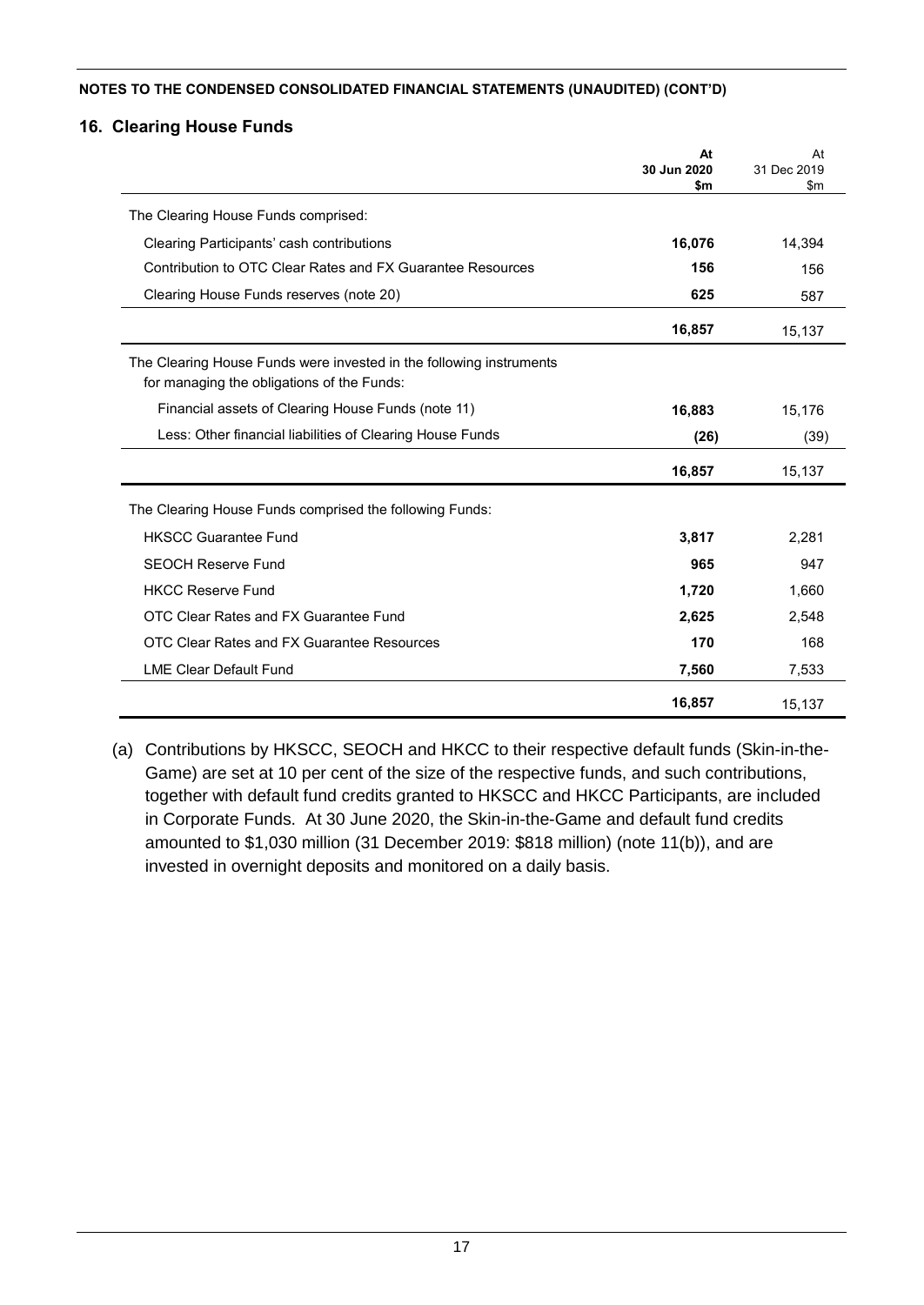## **17. Borrowings**

|                                                  | At<br>30 Jun 2020<br>\$m | At<br>31 Dec 2019<br>\$m |
|--------------------------------------------------|--------------------------|--------------------------|
| Written put options to non-controlling interests | 421                      | 418                      |
| Analysed as:                                     |                          |                          |
| Non-current liabilities                          | 81                       | 80                       |
| <b>Current liabilities</b>                       | 340                      | 338                      |
|                                                  | 421                      | 418                      |

During the six months ended 30 June 2020, none of the written put options was exercised.

### **18. Share Capital and Shares Held for Share Award Scheme**

Issued and fully paid – ordinary shares with no par:

|                                                    | Number of<br>shares | Number of<br>shares held<br>for<br><b>Share Award</b><br><b>Scheme</b> | Share<br>capital | <b>Shares held</b><br>for<br><b>Share Award</b><br><b>Scheme</b> | Total  |
|----------------------------------------------------|---------------------|------------------------------------------------------------------------|------------------|------------------------------------------------------------------|--------|
|                                                    | '000                | '000                                                                   | \$m              | \$m                                                              | \$m    |
| At 1 Jan 2019                                      | 1,250,632           | (3, 115)                                                               | 27,750           | (682)                                                            | 27,068 |
| Shares issued in lieu of cash dividends (note (a)) | 10,569              | (84)                                                                   | 2,694            | (21)                                                             | 2,673  |
| Shares purchased for Share Award Scheme (note (b)) |                     | (1, 115)                                                               |                  | (285)                                                            | (285)  |
| Vesting of shares of Share Award Scheme (note (c)) |                     | 1,040                                                                  | 5                | 218                                                              | 223    |
| At 31 Dec 2019                                     | 1,261,201           | (3,274)                                                                | 30,449           | (770)                                                            | 29,679 |
| At 1 Jan 2020                                      | 1,261,201           | (3,274)                                                                | 30,449           | (770)                                                            | 29,679 |
| Shares issued in lieu of cash dividends (note (a)) | 6,636               | (45)                                                                   | 1,438            | (10)                                                             | 1,428  |
| Shares purchased for Share Award Scheme (note (b)) |                     | (10)                                                                   |                  | (3)                                                              | (3)    |
| Vesting of shares of Share Award Scheme (note (c)) |                     | 78                                                                     |                  | 17                                                               | 17     |
| At 30 Jun 2020                                     | 1,267,837           | (3,251)                                                                | 31,887           | (766)                                                            | 31,121 |

- (a) 6,635,576 new fully paid HKEX shares were issued in April 2020 (year ended 31 December 2019: 10,569,259 shares) and allotted at \$216.70 per share (year ended 31 December 2019: weighted average price of \$254.81 per share) to the shareholders (including 45,127 shares (year ended 31 December 2019: 84,339 shares) allotted to the Share Award Scheme) who elected to receive HKEX shares in lieu of cash dividends pursuant to the scrip dividend scheme.
- (b) During the six months ended 30 June 2020, the Share Award Scheme acquired 9,700 HKEX shares (year ended 31 December 2019: 1,115,300 shares) through purchases on the open market. The total amount paid to acquire the shares during the period was \$3 million (year ended 31 December 2019: \$285 million).
- (c) During the six months ended 30 June 2020, a total of 78,378 HKEX shares (year ended 31 December 2019: 1,040,143 shares) were vested, and the total cost of the vested shares was \$17 million (year ended 31 December 2019: \$218 million).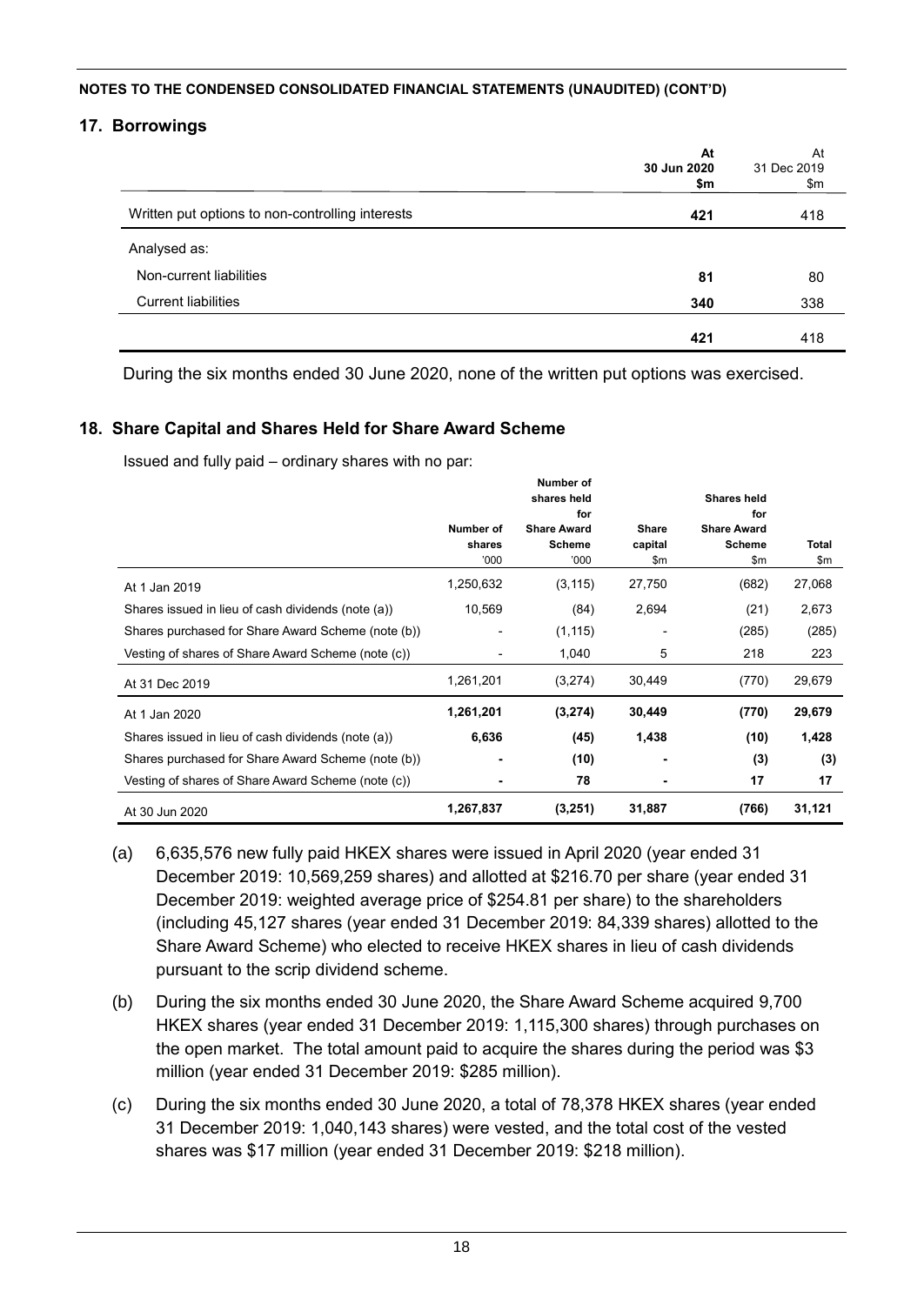### **19. Employee Share-based Arrangements**

The Group operates the Share Award Scheme as part of the benefits of its employees. It allows shares to be granted to employees under the following two categories of awards:

- (i) Employee Share Awards for all employees of the Group (including the Executive Director); and
- (ii) Senior Executive Awards for selected senior executives of the Group (including the Executive Director).

The employee share-based compensation expenses in relation to the share awards are charged to the condensed consolidated income statement under staff costs over the relevant vesting periods with a corresponding increase in employee share-based compensation reserve.

During the six months ended 30 June 2020, no Senior Executive Awards were granted and details of Employee Share Awards awarded are set out below:

| Date of award | Number of<br>shares<br>awarded | Average<br>fair value<br>per share | <b>Vesting period</b>     |
|---------------|--------------------------------|------------------------------------|---------------------------|
| 22 Jun 2020   | 9.700                          | 307.10                             | 17 Jun 2022 - 17 Jun 2023 |

### **20. Designated Reserves**

Designated reserves are segregated for their respective purposes and comprised the following:

|                                                      | At<br>30 Jun 2020<br>\$m | At<br>31 Dec 2019<br>\$m |
|------------------------------------------------------|--------------------------|--------------------------|
| Clearing House Funds reserves (note 16)              |                          |                          |
| - HKSCC Guarantee Fund reserve                       | 188                      | 174                      |
| - SEOCH Reserve Fund reserve                         | 113                      | 111                      |
| - HKCC Reserve Fund reserve                          | 243                      | 239                      |
| - OTC Clear Rates and FX Guarantee Fund reserve      | 67                       | 51                       |
| - OTC Clear Rates and FX Guarantee Resources reserve | 14                       | 12                       |
|                                                      | 625                      | 587                      |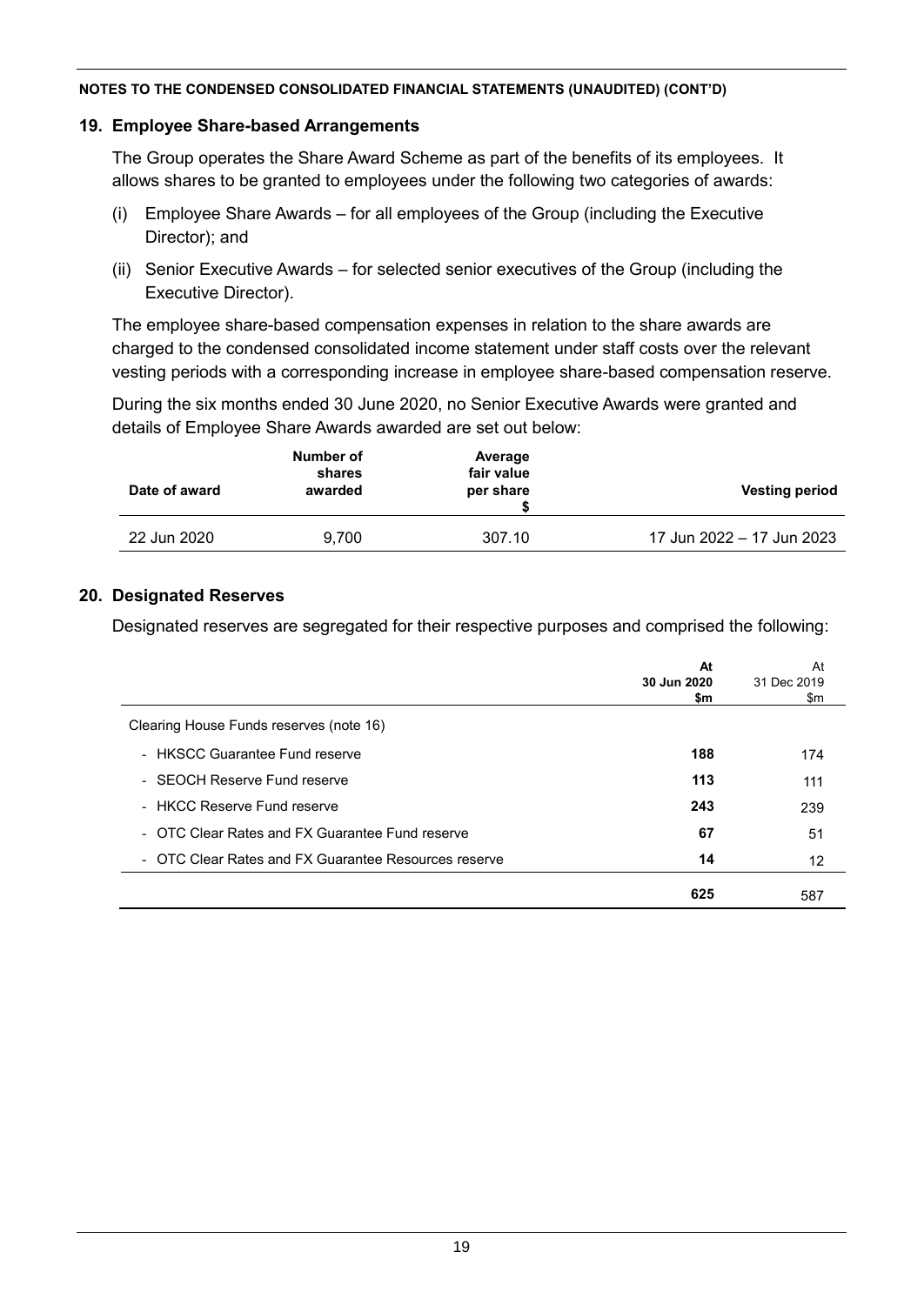## **21. Notes to the Condensed Consolidated Statement of Cash Flows**

Reconciliation of profit before taxation to net cash inflow from principal operating activities:

|                                                                                                                                          | <b>Six months</b><br>ended<br>30 Jun 2020<br>\$m | Six months<br>ended<br>30 Jun 2019<br>\$m |
|------------------------------------------------------------------------------------------------------------------------------------------|--------------------------------------------------|-------------------------------------------|
| Profit before taxation                                                                                                                   | 6,104                                            | 6,050                                     |
| Adjustments for:                                                                                                                         |                                                  |                                           |
| Net interest income                                                                                                                      | (1,014)                                          | (978)                                     |
| Net fair value losses/(gains) including interest income on financial<br>assets mandatorily measured at fair value through profit or loss |                                                  |                                           |
| and financial liabilities at fair value through profit or loss                                                                           | 138                                              | (535)                                     |
| Finance costs                                                                                                                            | 96                                               | 86                                        |
| Depreciation and amortisation                                                                                                            | 545                                              | 495                                       |
| Employee share-based compensation benefits                                                                                               | 135                                              | 115                                       |
| Provision for impairment losses of receivables                                                                                           | $\mathbf{2}$                                     | 7                                         |
| Share of profits less losses of joint ventures                                                                                           | (39)                                             | (6)                                       |
| Other non-cash adjustments                                                                                                               | 3                                                | 6                                         |
| Net increase in financial assets of Margin Funds                                                                                         | (17, 015)                                        | (10, 396)                                 |
| Net increase in financial liabilities of Margin Funds                                                                                    | 17,022                                           | 10,399                                    |
| Net (increase)/decrease in Clearing House Fund financial assets                                                                          | (1,707)                                          | 2,383                                     |
| Net increase/(decrease) in Clearing House Fund financial liabilities                                                                     | 1,669                                            | (2,407)                                   |
| Decrease in cash prepayments and collateral for A shares                                                                                 | 1,460                                            | 3,014                                     |
| Increase in Corporate Funds used for supporting Skin-in-the-Game and                                                                     |                                                  |                                           |
| default fund credits                                                                                                                     | (212)                                            | (142)                                     |
| Decrease in accounts receivable, prepayments and deposits                                                                                | 7,423                                            | 6,631                                     |
| Decrease in other liabilities                                                                                                            | (8,741)                                          | (9,446)                                   |
| Net cash inflow from principal operations                                                                                                | 5,869                                            | 5,276                                     |
| Interest received from financial assets measured at amortised cost and                                                                   |                                                  |                                           |
| cash and cash equivalents                                                                                                                | 1,311                                            | 1,549                                     |
| Interest paid to Participants                                                                                                            | (329)                                            | (623)                                     |
| Income tax paid                                                                                                                          | (1,776)                                          | (322)                                     |
| Net cash inflow from principal operating activities                                                                                      | 5,075                                            | 5.880                                     |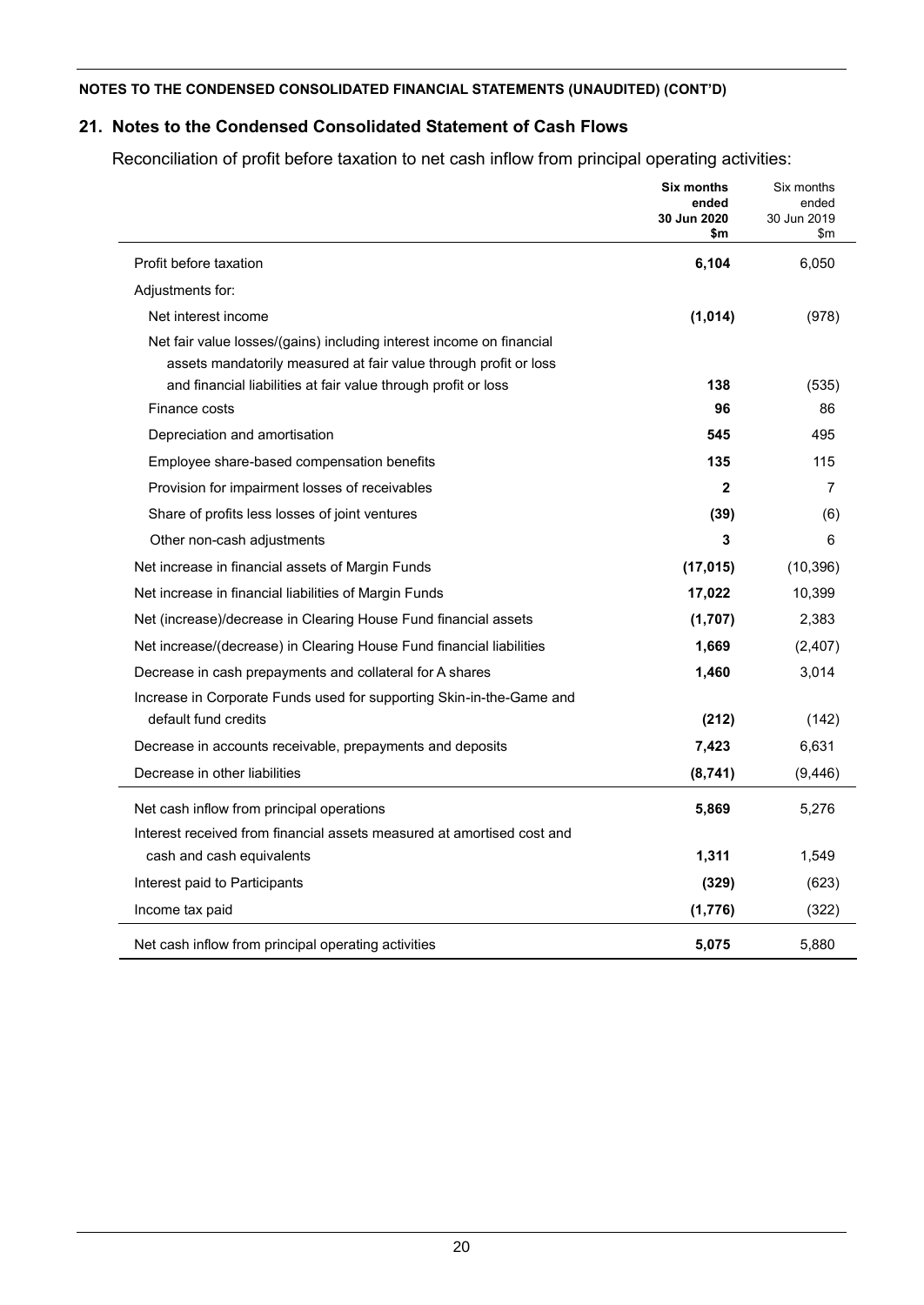## **22. Capital Expenditures and Commitments**

During the six months ended 30 June 2020, the Group incurred capital expenditures of \$519 million (2019: \$368 million).

At 30 June 2020, the Group's commitments in respect of capital expenditure were as follows:

|                                               | At          | At          |
|-----------------------------------------------|-------------|-------------|
|                                               | 30 Jun 2020 | 31 Dec 2019 |
|                                               | \$m         | \$m         |
| Contracted but not provided for:              |             |             |
| - fixed assets                                | 40          | 24          |
| intangible assets<br>$\overline{\phantom{a}}$ | 178         | 82          |
| Authorised but not contracted for:            |             |             |
| - fixed assets                                | 437         | 461         |
| - intangible assets                           | 600         | 650         |
|                                               | 1,255       | 1,217       |

## **23. Contingent Liabilities**

At 30 June 2020, the Group's material contingent liabilities were as follows:

- (a) The Group had a contingent liability in respect of potential calls to be made by the SFC to replenish all or part of compensation less recoveries paid by the Unified Exchange Compensation Fund established under the repealed Securities Ordinance up to an amount not exceeding \$71 million (31 December 2019: \$71 million). Up to 30 June 2020, no calls had been made by the SFC in this connection.
- (b) The Group had undertaken to indemnify the Collector of Stamp Revenue against any underpayment of stamp duty by its Participants of up to \$200,000 for each Participant. In the unlikely event that all of its 646 trading Participants (31 December 2019: 658) covered by the indemnity at 30 June 2020 defaulted, the maximum contingent liability of the Group under the indemnity would amount to \$129 million (31 December 2019: \$132 million).
- (c) HKEX had given an undertaking in favour of HKSCC to contribute up to \$50 million in the event of HKSCC being wound up while it is a wholly-owned subsidiary of HKEX or within one year after HKSCC ceases to be a wholly-owned subsidiary of HKEX, for payment of the liabilities of HKSCC contracted before HKSCC ceases to be a wholly-owned subsidiary of HKEX, and for the costs of winding up.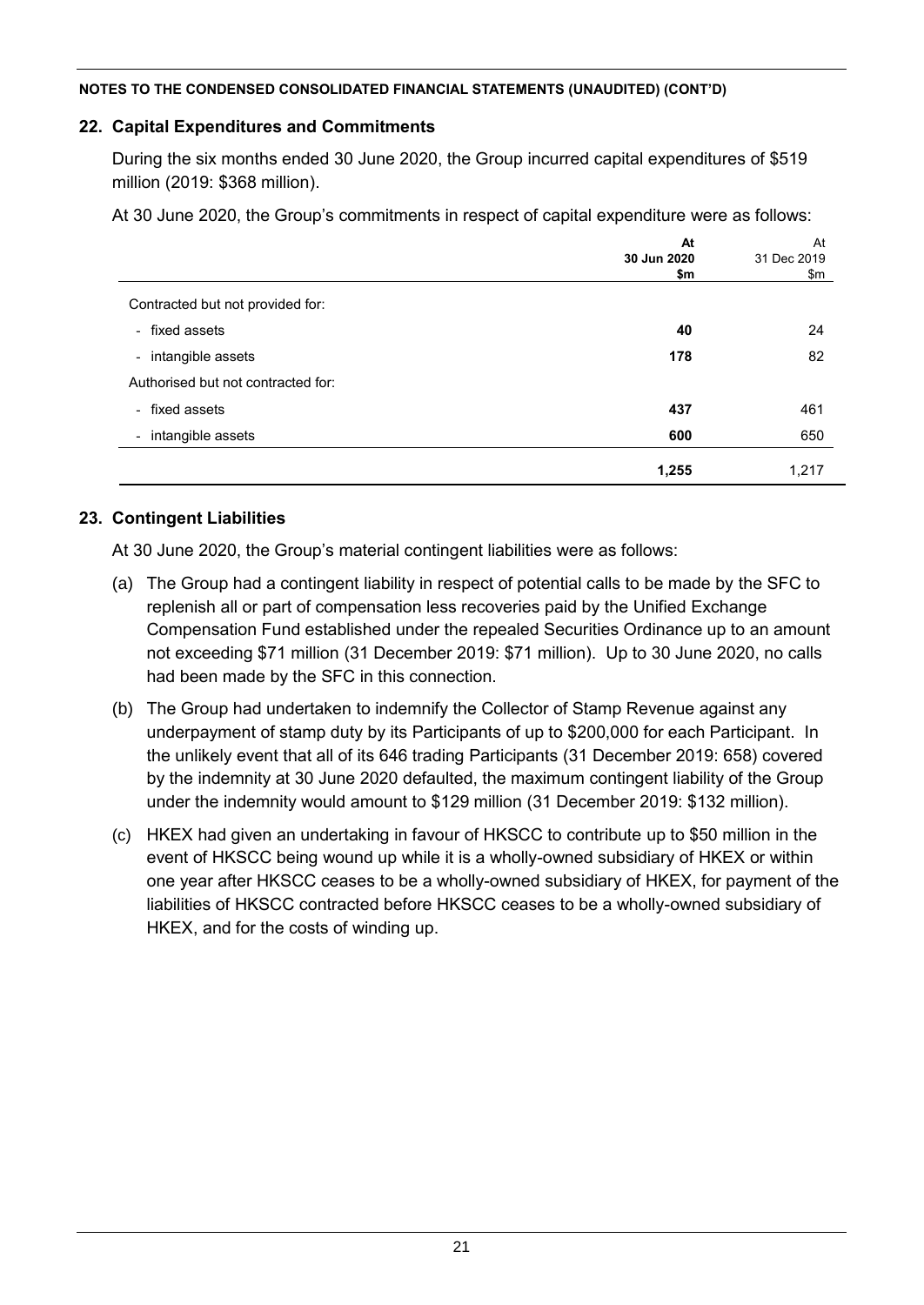## **24. Material Related Party Transactions**

(a) Key management personnel compensation

|                                                 | Six months<br>ended<br>30 Jun 2020<br>\$m | Six months<br>ended<br>30 Jun 2019<br>\$m |
|-------------------------------------------------|-------------------------------------------|-------------------------------------------|
| Salaries and other short-term employee benefits | 63                                        | 63                                        |
| Employee share-based compensation benefits      | 30                                        | 32                                        |
| Retirement benefit costs                        | 4                                         | 4                                         |
|                                                 | 97                                        | 99                                        |

## (b) Post-retirement benefit plans

The Group has sponsored an ORSO Plan and the LME Pension Scheme as its postretirement benefit plans (note 6(a)).

## **25. Pledges of Assets**

LME Clear receives securities, gold bullion and warrants as collateral for margins posted by its Clearing Participants. The total fair value of this collateral was US\$1,523 million (HK\$11,804 million) at 30 June 2020 (31 December 2019: US\$1,872 million (HK\$14,586 million)). LME Clear is obliged to return this non-cash collateral upon request when the Clearing Participants' collateral obligations have been substituted with cash collateral or otherwise discharged.

LME Clear also holds securities as collateral in respect of its investments in overnight triparty reverse repurchase agreements under which it is obliged to return equivalent securities to the counterparties at maturity of the reverse repurchase agreements. The fair value of this collateral was US\$8,478 million (HK\$65,708 million) at 30 June 2020 (31 December 2019: US\$8,904 million (HK\$69,378 million)).

The above non-cash collateral, which LME Clear is permitted to sell or repledge in the absence of default by the counterparties, was not recorded on the condensed consolidated statement of financial position of the Group at 30 June 2020. Such non-cash collateral, together with certain financial assets amounting to US\$513 million (HK\$3,979 million) at 30 June 2020 (31 December 2019: US\$474 million (HK\$3,692 million)), have been repledged to LME Clear's investment agent and custodian banks under first floating charge and security arrangements for the settlement and depository services they provide in respect of the collateral and investments held. The floating charge could convert to a fixed charge in the event of contract termination, or default or insolvency of LME Clear.

## **26. Capital Management**

At 30 June 2020, the Group had set aside \$4,000 million (31 December 2019: \$4,000 million) of shareholders' funds for the purpose of supporting the risk management regime of the clearing houses in their roles as central counterparties, of which \$2,160 million (31 December 2019: \$2,160 million) had been injected into HKSCC, SEOCH and HKCC as share capital.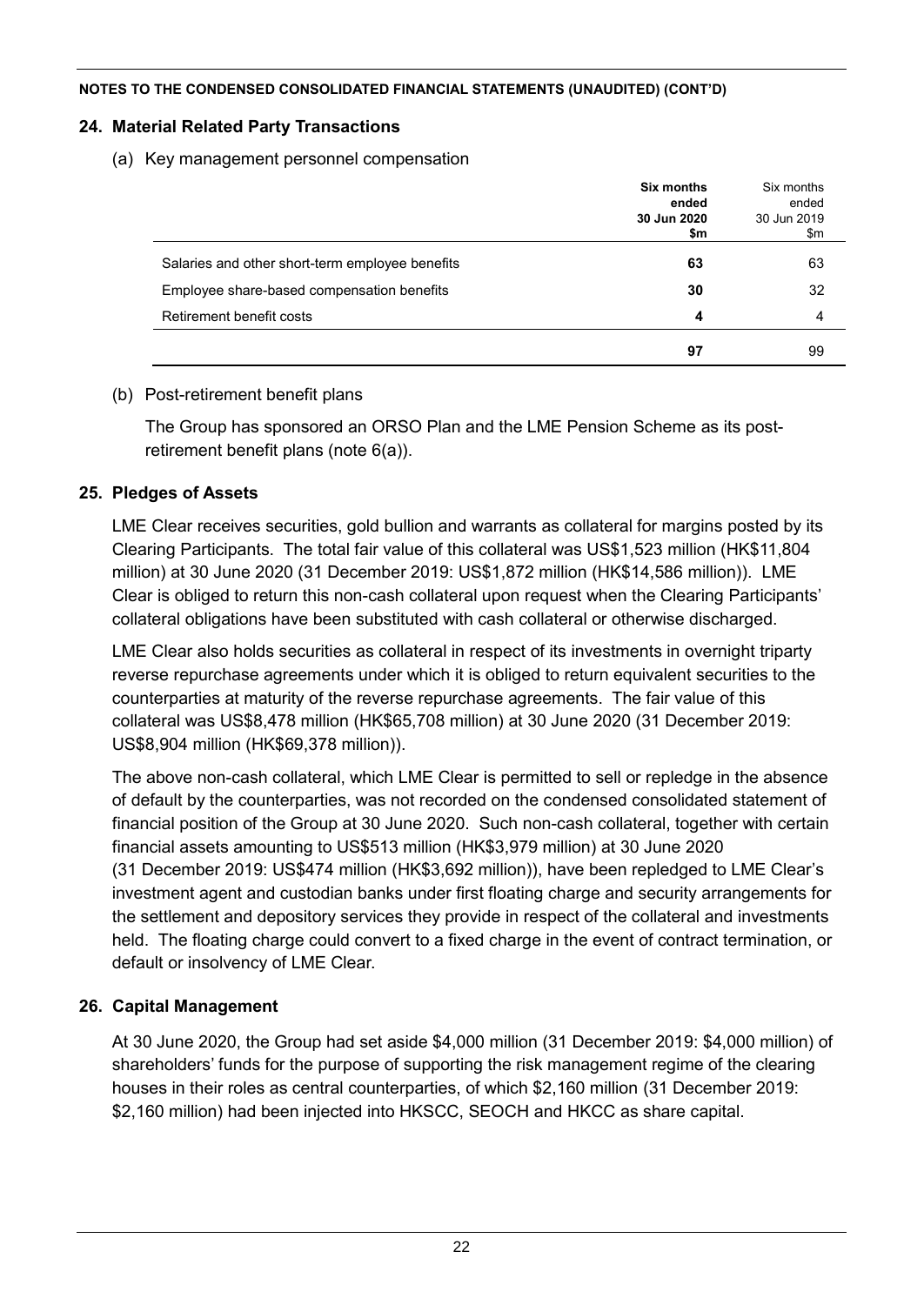### **27. Fair Value of Financial Assets and Financial Liabilities**

(a) Financial assets and financial liabilities carried at fair value

The following tables present the carrying values of financial assets and financial liabilities measured at fair value according to the levels of the fair value hierarchy defined in HKFRS 13: Fair Value Measurement, with the fair value of each financial asset and financial liability categorised based on the lowest level of input that is significant to that fair value measurement. The levels are defined as follows:

- Level 1: fair values measured using quoted prices (unadjusted) in active markets for identical assets or liabilities.
- Level 2: fair values measured using valuation techniques in which all significant inputs other than quoted prices included within Level 1 are directly or indirectly based on observable market data.
- Level 3: fair values measured using valuation techniques in which any significant input is not based on observable market data.

|                                     |         | At 30 Jun 2020     |                |              | At 31 Dec 2019           |                    |         |        |
|-------------------------------------|---------|--------------------|----------------|--------------|--------------------------|--------------------|---------|--------|
| <b>Recurring fair value</b>         | Level 1 | Level <sub>2</sub> | Level 3        | <b>Total</b> | Level 1                  | Level <sub>2</sub> | Level 3 | Total  |
| measurements:                       | \$m     | \$m                | \$m            | \$m          | \$m                      | \$m                | \$m     | \$m    |
| <b>Financial assets</b>             |         |                    |                |              |                          |                    |         |        |
| Financial assets measured at        |         |                    |                |              |                          |                    |         |        |
| fair value through profit or        |         |                    |                |              |                          |                    |         |        |
| loss:                               |         |                    |                |              |                          |                    |         |        |
| - collective investment             |         |                    |                |              |                          |                    |         |        |
| schemes                             | 1,123   | 5,543              |                | 6,666        | 2,647                    | 6,696              |         | 9,343  |
| - equity securities                 |         |                    | 210            | 210          |                          |                    | 50      | 50     |
| - base, ferrous, and precious       |         |                    |                |              |                          |                    |         |        |
| metals futures and options          |         |                    |                |              |                          |                    |         |        |
| contracts cleared through           |         |                    |                |              |                          |                    |         |        |
| <b>LME Clear</b>                    |         | 60,914             |                | 60,914       | $\overline{\phantom{a}}$ | 48,008             |         | 48,008 |
| Financial assets measured at        |         |                    |                |              |                          |                    |         |        |
| fair value through other            |         |                    |                |              |                          |                    |         |        |
| comprehensive income:               |         |                    |                |              |                          |                    |         |        |
| - debt securities                   | 3,041   | 2,005              | -              | 5,046        | 3,059                    | 1,510              |         | 4,569  |
|                                     | 4,164   | 68,462             | 210            | 72,836       | 5,706                    | 56,214             | 50      | 61,970 |
| <b>Financial liabilities</b>        |         |                    |                |              |                          |                    |         |        |
| Financial liabilities at fair value |         |                    |                |              |                          |                    |         |        |
| through profit or loss:             |         |                    |                |              |                          |                    |         |        |
| - base, ferrous, and precious       |         |                    |                |              |                          |                    |         |        |
| metals futures and options          |         |                    |                |              |                          |                    |         |        |
| contracts cleared through           |         |                    |                |              |                          |                    |         |        |
| <b>LME Clear</b>                    |         | 60,914             | $\blacksquare$ | 60,914       |                          | 48,008             |         | 48,008 |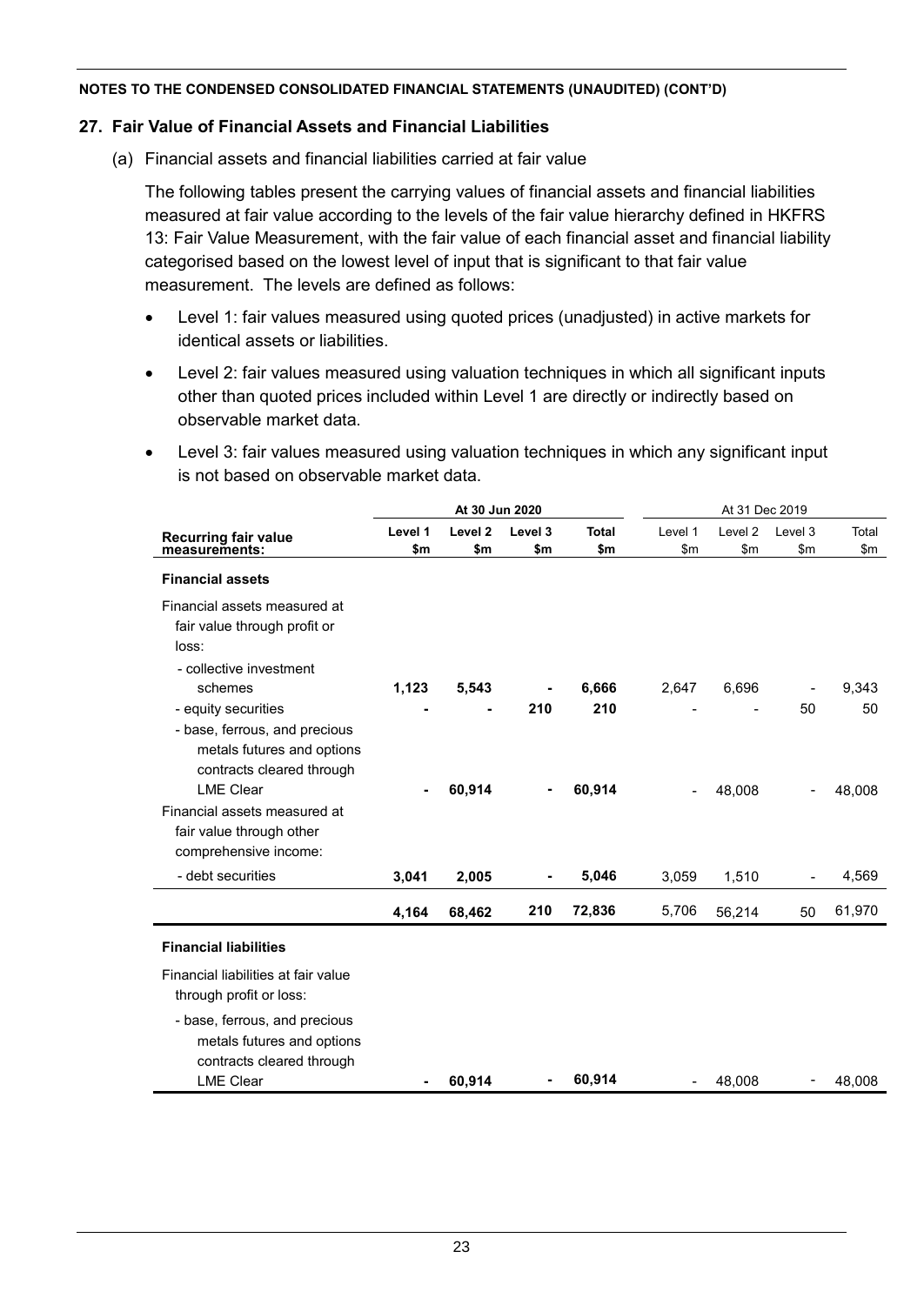### **27. Fair Value of Financial Assets and Financial Liabilities (continued)**

(a) Financial assets and financial liabilities carried at fair value (continued)

During the six months ended 30 June 2020 and 30 June 2019, there were no transfers of instruments between Level 1 and Level 2 or transfer into or out of Level 3.

Level 2 fair values of collective investment schemes, debt securities, base, ferrous, and precious metals futures and options contracts have been determined based on quotes from market makers, funds administrators or alternative pricing sources supported by observable inputs. The most significant input are market interest rates, market prices of metals, net asset values and latest redemption prices or transaction prices of the respective collective investment schemes.

The Group's policy is to recognise transfers into and out of fair value hierarchy levels as of the date of the event or change in circumstances that caused the transfer.

Fair value measurements using significant unobservable inputs (Level 3)

|                                                                 | \$m |
|-----------------------------------------------------------------|-----|
| At 1 Jan 2019                                                   |     |
| Investment in minority stake in an unlisted company             | 50  |
| At 31 Dec 2019 and 1 Jan 2020                                   | 50  |
| Additional investments in minority stakes in unlisted companies | 160 |
| At 30 Jun 2020                                                  | 210 |

During the six months ended 30 June 2020, no unrealised gain or loss was recognised in the condensed consolidated income statement.

The following table summarises the basis of valuation used in level 3 fair value measurements:

|                                                                                           | <b>Fair value</b><br>at |                                                                                                                                                                                                                                                                                                                                                              |
|-------------------------------------------------------------------------------------------|-------------------------|--------------------------------------------------------------------------------------------------------------------------------------------------------------------------------------------------------------------------------------------------------------------------------------------------------------------------------------------------------------|
| <b>Description</b>                                                                        | 30 Jun 2020<br>\$m      | <b>Basis of valuation</b>                                                                                                                                                                                                                                                                                                                                    |
| Minority stake in<br><b>Fusion Bank Limited</b>                                           | 100                     | Fusion Bank Limited was granted a virtual banking license by the<br>Hong Kong Monetary Authority. The investment is not traded in an<br>active market. The company continues to develop its virtual banking<br>platform and is expected to launch its business in the second half of<br>2020. The latest fair value was based on recent market transactions. |
| Minority stake in<br>Huakong TsingJiao<br><b>Information Science</b><br>(Beijing) Limited | 110                     | Huakong TsingJiao Information Science (Beijing) Limited is a data<br>technology company which supports HKEX's aspiration to develop a<br>data marketplace. The investment is not traded in an active market.<br>The latest fair value was based on recent market transactions.                                                                               |